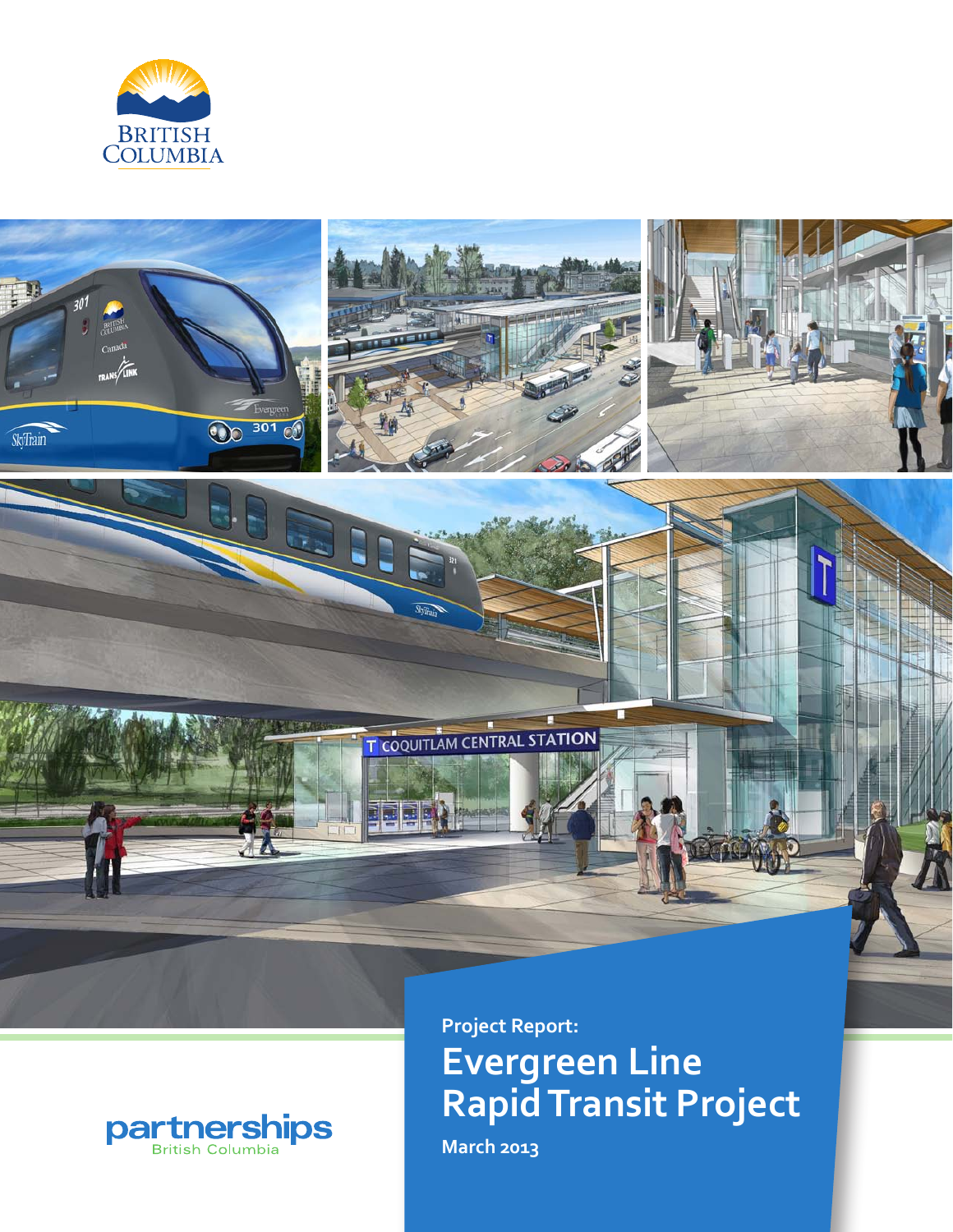# Purpose of this Report

The purpose of this report is to provide key information to the public about the Evergreen Line Rapid Transit Project (Evergreen Line or the Project). This report describes the need for the Project and how it will be delivered. The report also explains how different procurement delivery methods were analyzed, and how project benefits and innovations are expected to be achieved. A summary of the key aspects of the project agreement is also provided.

In all of its procurement processes, the Province of B.C. is committed to a high standard of disclosure as part of its accountability for the delivery of public projects. Ministries, Crown Corporations and other government agencies are publicly accountable for projects through regular budgeting, auditing and reporting processes.

The Evergreen Line Rapid Transit Project Board, which includes representatives from the Ministry of Transportation and Infrastructure, TransLink, and Partnerships BC, is accountable for the contents of this report.

# Defined Terms and Abbreviations

Capitalized terms are defined in the glossary at the end of this report.

Abbreviations are defined in the table below:

| ALRT         | Advanced Light Rapid Transit                  |  |  |  |
|--------------|-----------------------------------------------|--|--|--|
| <b>BCRTC</b> | <b>BC Rapid Transit Company</b>               |  |  |  |
| <b>CPTED</b> | Crime Prevention Through Environmental Design |  |  |  |
| DB           | Design Build                                  |  |  |  |
| DBB          | Design Bid Build                              |  |  |  |
| DBF          | Design Build Finance                          |  |  |  |
| LRT          | Light Rail Transit                            |  |  |  |
| <b>MOTI</b>  | Ministry of Transportation and Infrastructure |  |  |  |
| <b>NPC</b>   | Net Present Cost                              |  |  |  |
| <b>PPP</b>   | Public Private Partnership                    |  |  |  |
| <b>RFP</b>   | Request for Proposals                         |  |  |  |
| <b>RFQ</b>   | Request for Qualifications                    |  |  |  |
| VFM          | Value for Money                               |  |  |  |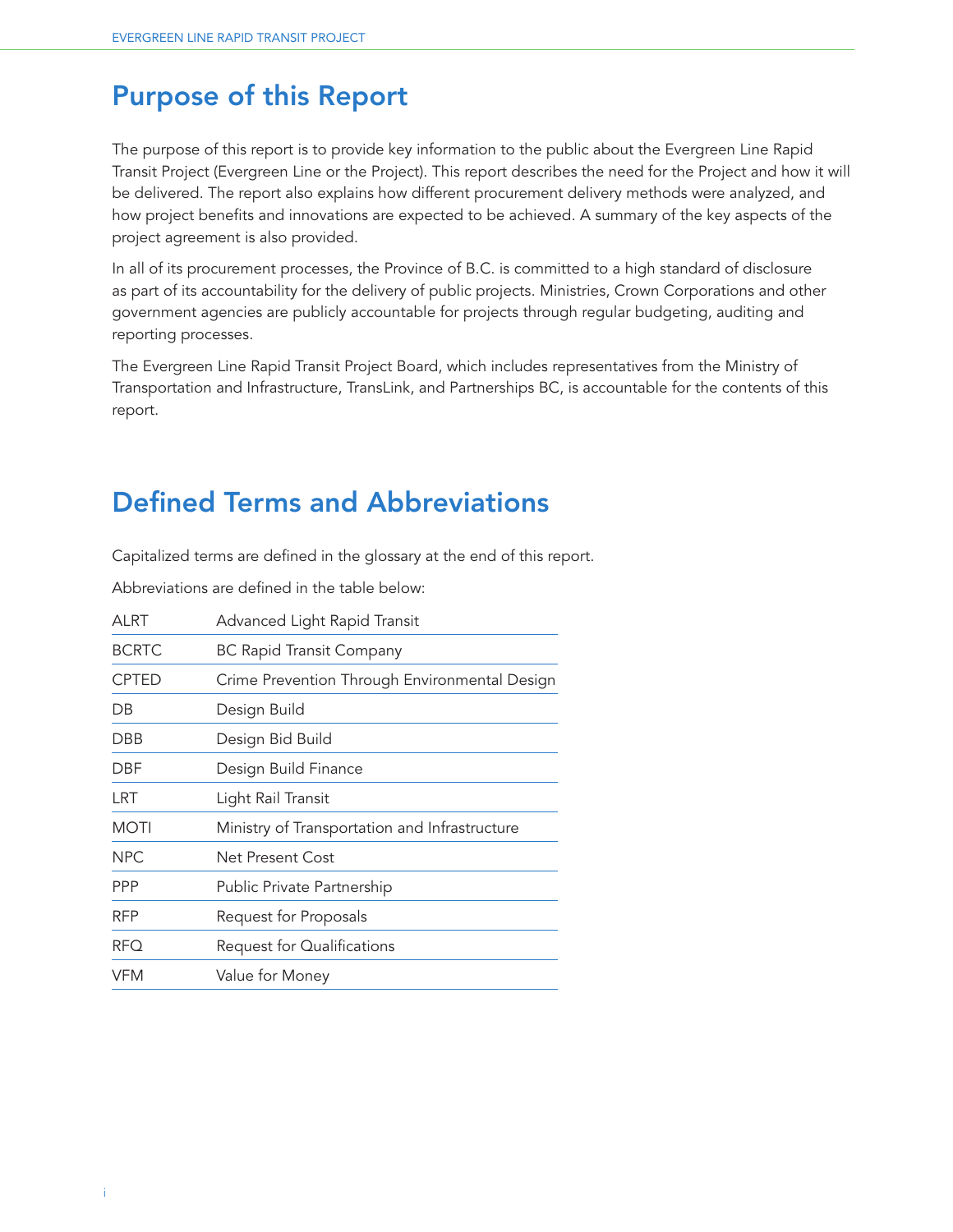# **Table of Contents**

| 1 |                                               |  |
|---|-----------------------------------------------|--|
| 2 |                                               |  |
| 3 |                                               |  |
| 4 | 4.1<br>4.2<br>4.3<br>4.4                      |  |
| 5 | 5.1<br>5.2<br>5.3<br>5.4<br>5.5               |  |
| 6 | 6.1<br>6.2<br>6.3                             |  |
| 7 | 7.1<br>7.2<br>7.3<br>7.4<br>7.5<br>7.6<br>7.7 |  |
| 8 | 8.1<br>8.2<br>8.3                             |  |
| 9 |                                               |  |
|   |                                               |  |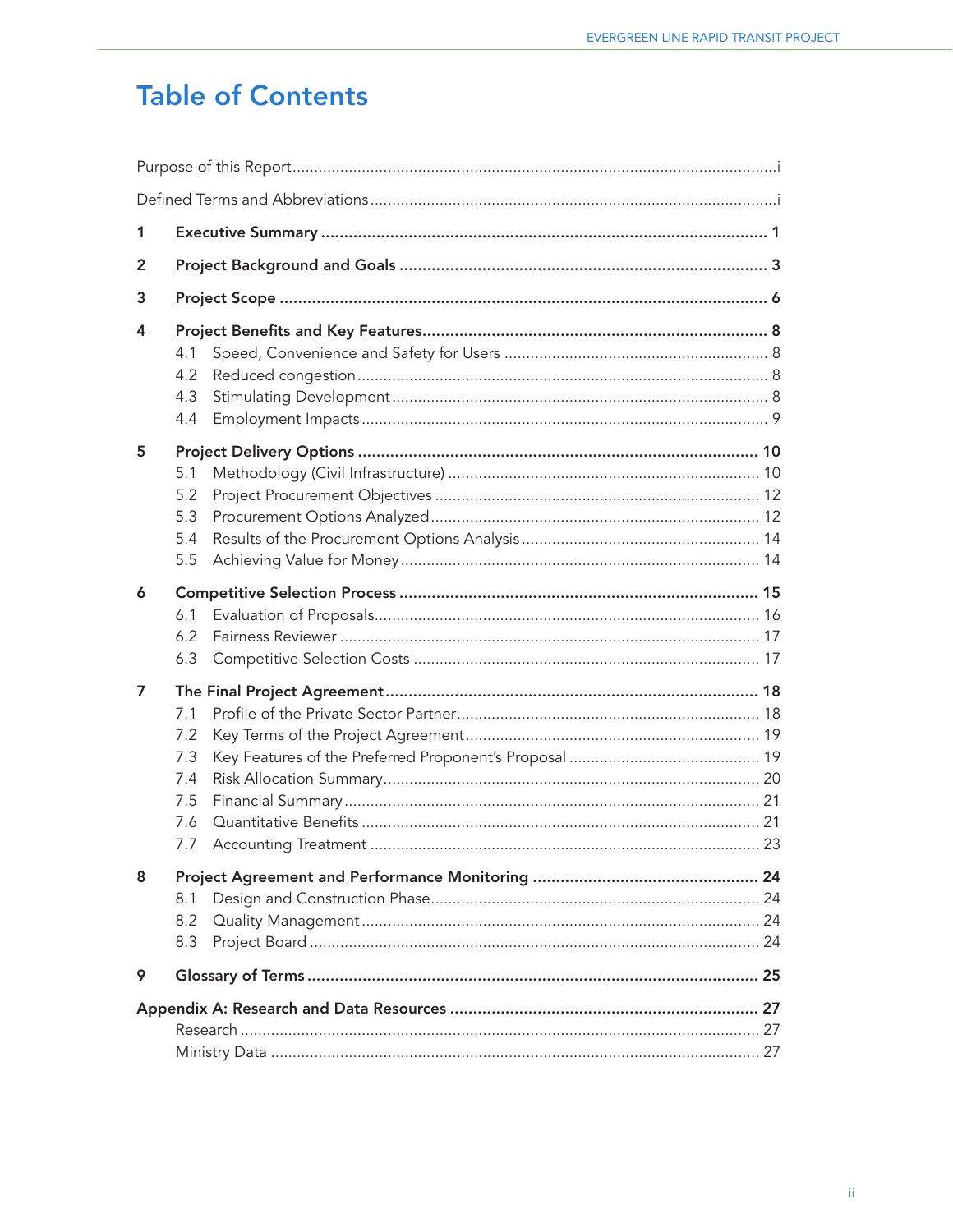# 1 Executive Summary

The Evergreen Line is an 11-kilometre extension to the existing SkyTrain system in Metro Vancouver, seamlessly integrating with the Millennium Line at Lougheed Town Centre Station. It will provide a fast, frequent and convenient rapid transit service to Port Moody and Coquitlam and will integrate with regional bus and West Coast Express networks. The Evergreen Line is an integral part of the Provincial Transit Plan and the broader regional planning objectives of Metro Vancouver, which include connecting regional centres with rapid transit to achieve sustainable growth.

The Evergreen Line will take a significant step towards achieving the Province's Transit Plan, bringing many benefits to Metro Vancouver and the Northeast sector, including:

- stimulating community growth and development;
- creating compact, liveable communities and shorter commutes;
- providing direct connection, without transfer, onto the Millennium Line;
- frequent service (every three minutes during peak periods and service almost 20 hours a day);
- increased transportation choice and better connections between regional centres in Metro Vancouver;
- generating an estimated 8,000 direct and indirect jobs during construction; and
- removing an anticipated 40,000 cars from the road by 2021.

SkyTrain technology was chosen for the Evergreen Line because it is estimated to have two and a half times more ridership than a Light Rail Transit (LRT) system; it will provide a direct connection without transfer onto the Millennium Line; and is almost twice as fast as LRT.

The total Project budget is \$1.431 billion, which includes the base project scope (\$1.403 billion) and provision for Lincoln Station (\$28 million). Funding for the Project includes contributions of \$417 million from the Government of Canada, \$400 million from TransLink and \$586 million from the Province of British Columbia. In addition, the City of Coquitlam assembled a unique funding arrangement with a private partner and the federal crown corporation PPP Canada to enable the Lincoln Station to be constructed for opening day. The Province is responsible for the design and construction of the Project and, following completion, TransLink will operate the new line as part of the SkyTrain network.

The Project will be completed in several parts. The Province has assembled the property required for the route and conducted various advance works to prepare the site for major construction. The Province and TransLink have together entered into a fixed-price contract with Bombardier for the supply of 28 new SkyTrain vehicles, and TransLink will supply fare collection equipment and faregates for the stations. The majority of the infrastructure – including guideway, tunnel, stations and systems – will be delivered by a single private partner.

The procurement decision to use a Design Build Finance (DBF) partnership delivery model for the Evergreen Line infrastructure was based on a thorough analysis of procurement options. A Design Build Finance Operate Maintain (DBFO) model (similar to the model used for the Canada Line) was examined but deemed not appropriate for the Project because of the need for full operational integration with the existing SkyTrain system. A Design Build Finance Maintain (DBFM) model was rejected on the grounds that there would be greater economies of scale if the Evergreen Line was maintained as part of the larger SkyTrain system.

A DBF model was chosen because it better met the procurement objectives, providing better risk transfer related to scope and schedule, as well as opportunities for innovation particularly through construction methodology.

In December 2012, the Province entered into a performance-based, fixed price project agreement with the private partner (EGRT Construction) to design, build and finance the guideway, tunnel and stations; install the automatic train control and other systems; and test and commission the Evergreen Line. The term of the contract is approximately 3.5 years, and the fixed price of the contract is \$889 million.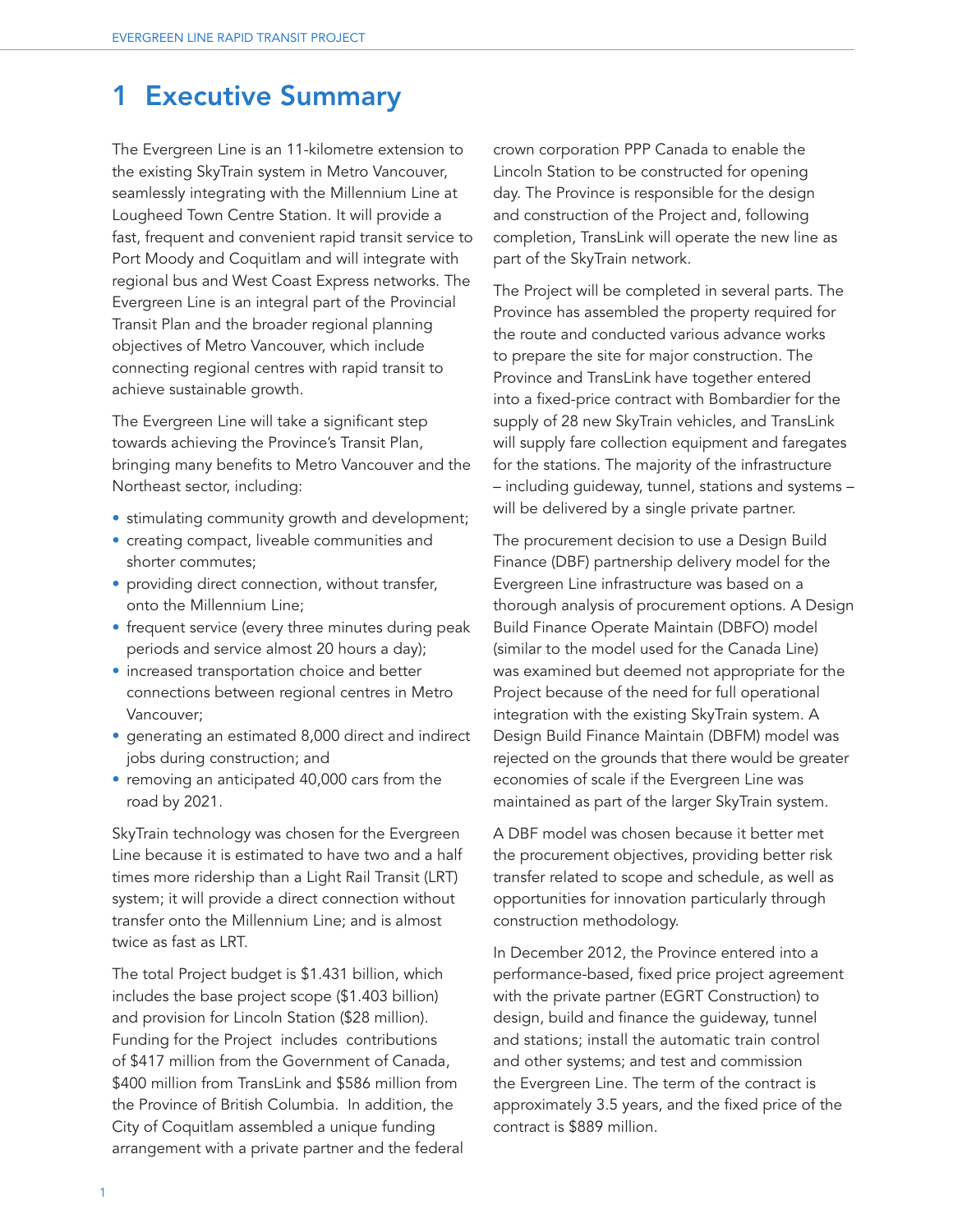During construction, EGRT Construction will receive partial progress payments to reflect a proportion of the work actually completed. EGRT Construction will fund the remaining portion and will be repaid when the Evergreen Line is declared substantially complete and meets a range of performance requirements. The project agreement includes a range of performance measures – for example traffic management and environmental protection requirements – which can result in a deduction to payments to EGRT Construction if those measures are not met.

The Project is expected to achieve significant value for taxpayer dollars. In financial terms, the value for money is estimated at \$134 million (net present cost) when compared to the Design Build (DB) comparator.

The significant factors in achieving this value for money include:

- The use of a single-bore tunnel, as opposed to the twin-bore tunnels envisaged in the reference concept. This approach is expected to result in a shorter time to bore the tunnel, significantly reducing schedule risk and potentially allowing the work to finish ahead of the required schedule;
- EGRT Construction has accepted the risk of geotechnical conditions in the tunnel within its fixed price – the DB comparator assumed that the Province would share this risk and retain significant contingency to cover it; and
- EGRT Construction has included efficient private financing including a mechanism that matches private finance to the month-by-month credit requirements of the Project.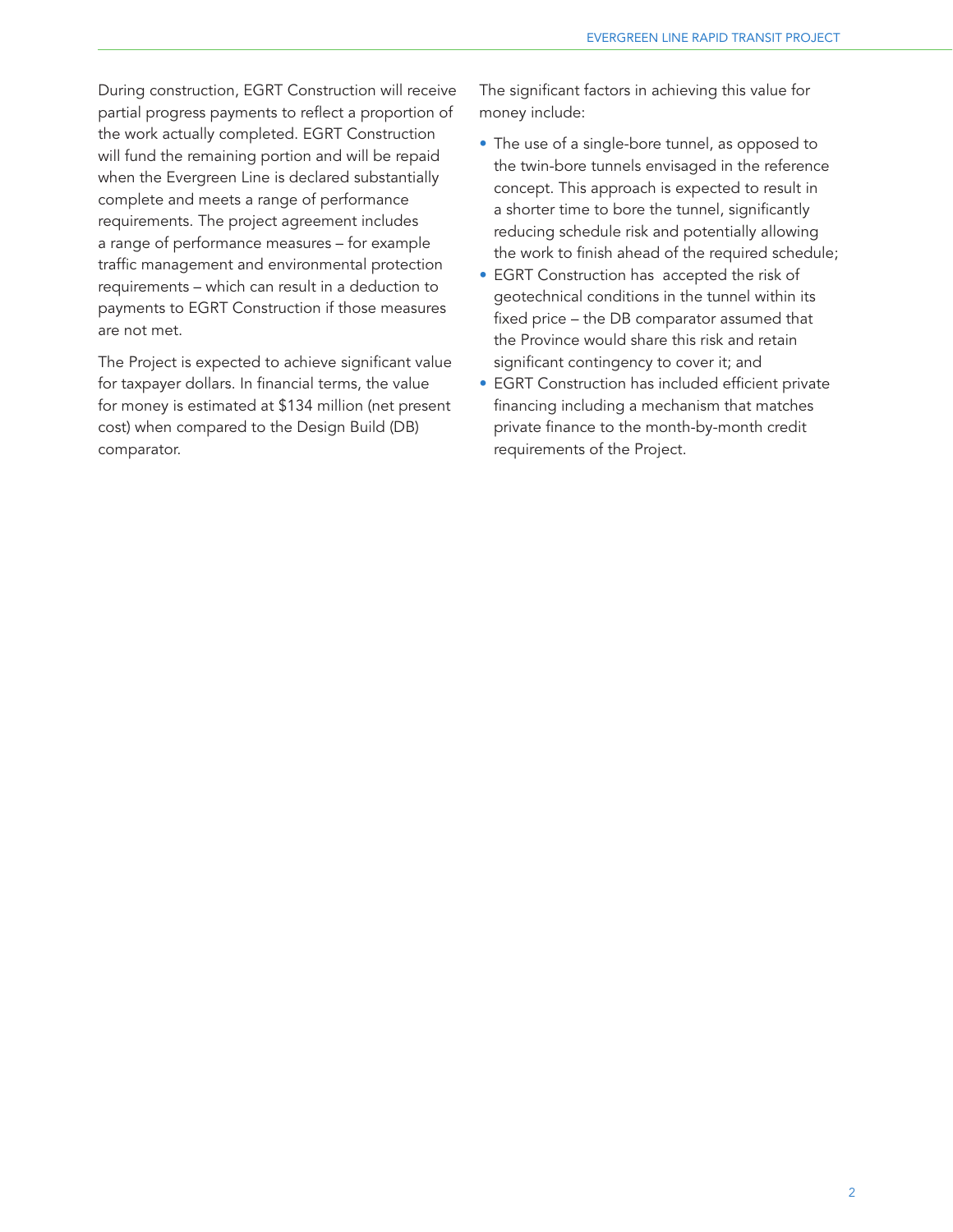# 2 Project Background and Goals

Metro Vancouver's Northeast sector – including the municipalities of Coquitlam, Port Moody, Port Coquitlam, Anmore and Belcarra – has experienced rapid population growth and continues to be one of the fastest growing areas in Metro Vancouver. The most recent estimates indicate that the population in the Northeast sector will grow by approximately 66% (to 376,000) by 2031, which would represent the second highest growth rate in Metro Vancouver. This current and anticipated population growth is adding pressure to the regional transportation network as traffic volumes build and congestion increases. The Evergreen Line will be one of a series of regional transit and transportation improvements that will address these challenges by increasing transportation choice and supporting growth management and environmental sustainability objectives. The Evergreen Line is also an integral part of the Provincial Transit Plan (www.th.gov.bc.ca/Transit\_Plan/) and the broader regional planning objectives of Metro Vancouver, which include connecting regional centres with rapid transit to achieve sustainable growth.



#### FIGURE 1 – EVERGREEN LINE REGIONAL INTEGRATION

Planning for the Evergreen Line has been ongoing for more than 10 years. Early in the planning process, the line was conceived as an extension of the SkyTrain system, using advanced light rapid transit (ALRT) technology. In 2004, following a review of technology alternatives and in light of the funding envelope of \$800 million for the project, TransLink decided to move forward with a Light Rail Transit (LRT solution).

In 2008, work was undertaken by the Province and TransLink to review the choice of technology and route for the Evergreen Line (http://www.evergreenline.gov.bc.ca/about.htm), in light of increasing urgency with respect to providing viable transportation alternatives and maximizing ridership capacity.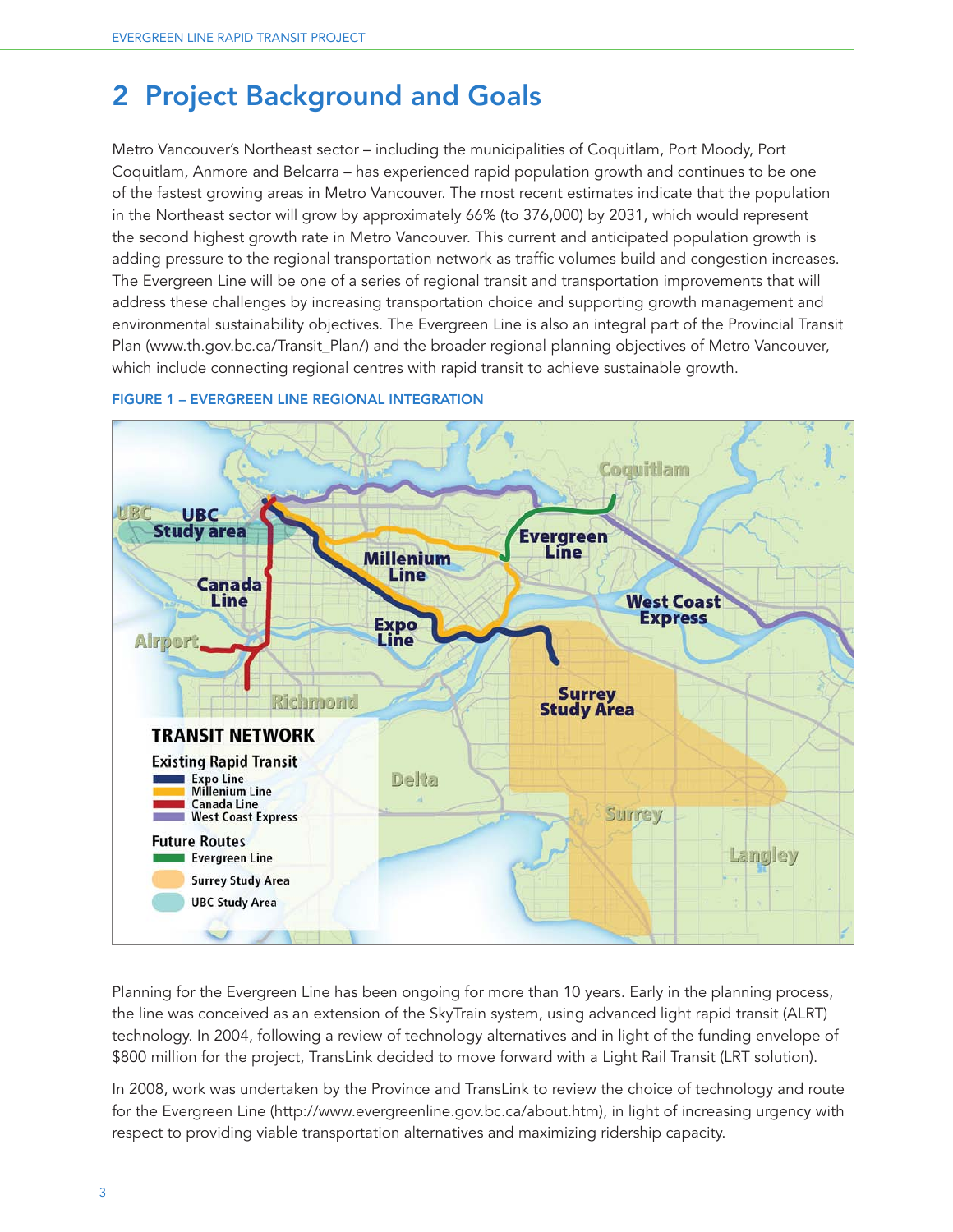Project objectives, which were established to guide the review, are set out in Table 1.

| <b>PRIMARY OBJECTIVES</b>                           | <b>DESCRIPTION</b>                                                                                                                                                                                                                                                                                                            |
|-----------------------------------------------------|-------------------------------------------------------------------------------------------------------------------------------------------------------------------------------------------------------------------------------------------------------------------------------------------------------------------------------|
| Increase Transportation<br>Choice                   | Increase transportation choice<br>Support a reduction in auto use by providing an alternative to the single<br>occupancy vehicle<br>Increase the people-moving capacity in the Northeast sector<br>Integrate travel modes and provide connectivity to the wider transit network<br>Ensure speed and reliability of the system |
| Support Growth<br>Management                        | • Support municipal growth management targets established by the region's Livable<br>Region Strategic Plan<br>• Contribute to community building by stimulating future concentrated and mixed<br>use development<br>• Support existing development<br>Provide support for a positive business environment                     |
| Support Environmental<br>Sustainability Initiatives | • Support provincial climate action goals by reducing regional car trips<br>Meet regional and local environmental objectives to preserve green space<br>Encourage pedestrian traffic along the corridor                                                                                                                       |

| TABLE 1 EVERGREEN LINE RAPID TRANSIT PROJECT OBJECTIVES |  |
|---------------------------------------------------------|--|
|---------------------------------------------------------|--|

The 2008 review involved an in-depth analysis of the LRT and ALRT technology options to determine which could best meet the Project objectives. Key features of each technology are summarized below:

- LRT is a driver operated system along a separate right-of-way with grade-level crossings at road intersections. The implementation of LRT would be new in Metro Vancouver, and would require dedicated operations and maintenance facilities; and
- ALRT is automated and driverless and runs on a completely separate guideway that will integrate with the existing Millennium Line. It would be operated from the existing SkyTrain operations and maintenance facility in Burnaby. Additional vehicle storage capacity would be required to accommodate the additional SkyTrain vehicles.

Analysis included the development of ridership forecasts, capital and operating cost estimates, benefit-cost analysis, and a review of the development potential for different corridors. The review built upon the extensive body of analysis that had taken place over the previous decade, and included input from experts with extensive expertise in the development of rapid transit systems around the world.

The review recommended the ALRT option as the technology choice that would bring the most benefits, including:

- two and a half times the ridership of LRT (70,000 per day by 2021), better meeting the ridership goals of the Provincial Transit Plan;
- improved service as a result of the direct connection, without transfer, onto the Millennium Line and greater frequency of service;
- the ability to move people almost twice as fast as LRT - from Coquitlam City Centre to Lougheed Town Centre in 15 minutes compared to 24 minutes by LRT and from Coquitlam City Centre to Vancouver in 40 minutes;
- overall better value, including lower operating costs (\$10 million annually compared to \$15 million annually for LRT) and a 40% higher benefit cost ratio than LRT (a comparison of project benefits such as travel time savings and safety benefits, to the estimated project capital cost of \$1.4 billion for SkyTrain versus \$1.25 billion for LRT).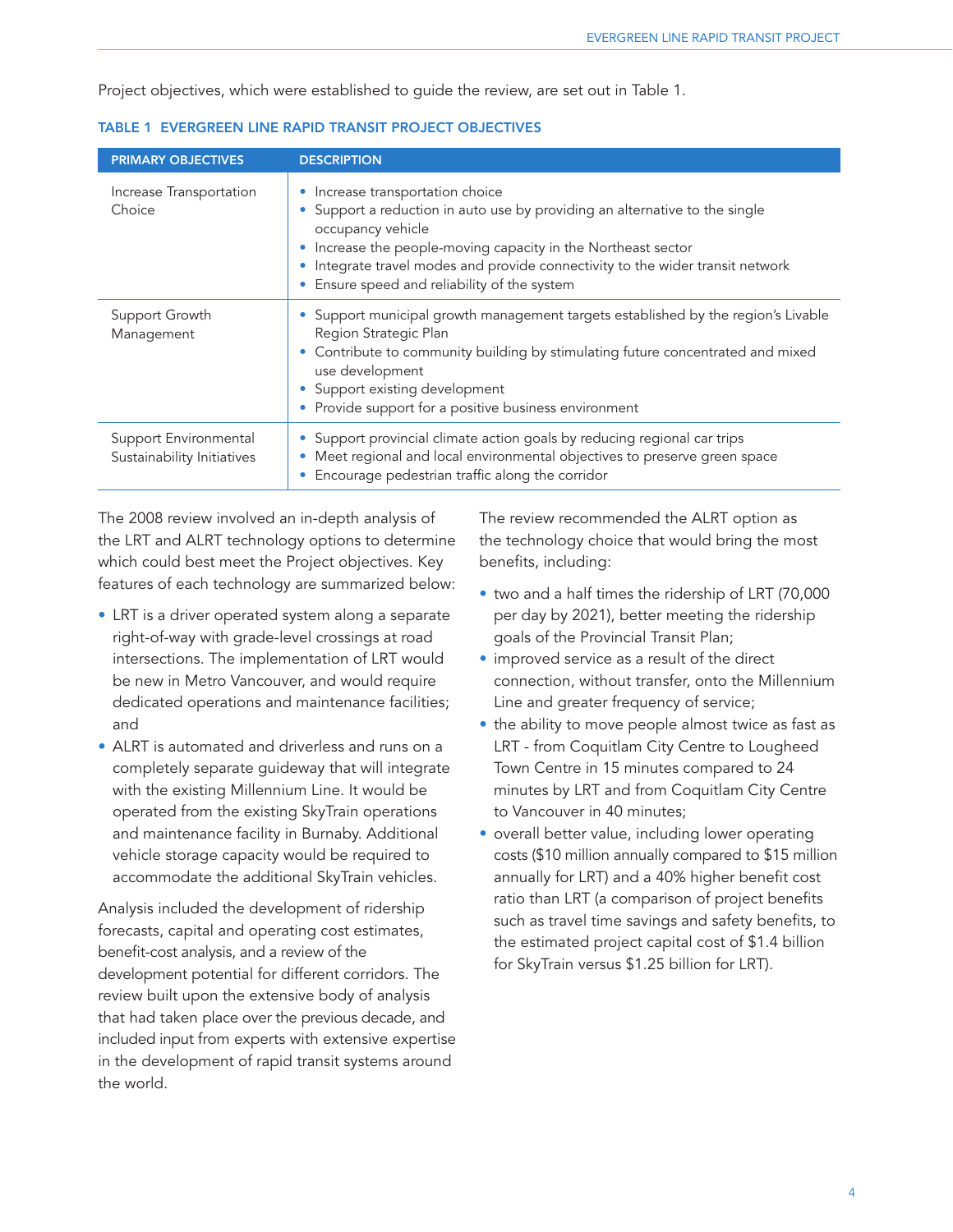The business case identified two potential routes, a Northwest route through Port Moody, and a Southeast route along Lougheed Highway. After the release of the business case, mayors and councils in the Northeast sector were invited to provide their feedback on the choice of route during a 45-day period. Municipal councils in Port Moody, Port Coquitlam, Burnaby, New Westminster and Belcarra voiced their unanimous support for the Northwest route.

In the spring of 2008, the Province announced that ALRT technology would be used for the Evergreen Line, consistent with the technology used for the Expo and Millennium Line components of the existing SkyTrain system. The Province assumed responsibility for the design and construction of the Project, with TransLink having responsibility for the ongoing operation and maintenance of the Evergreen Line as a fully interoperable extension of the existing SkyTrain system.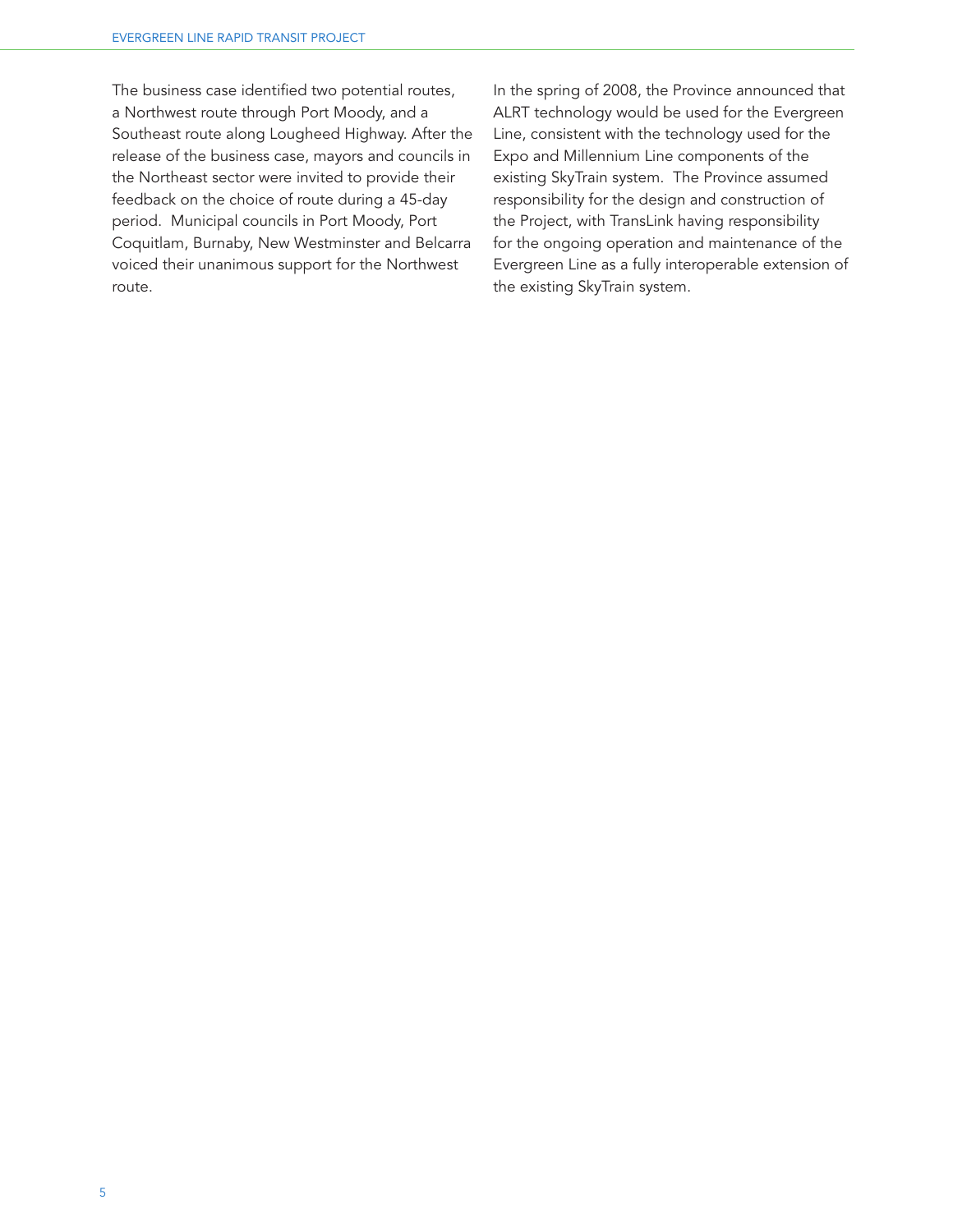# 3 Project Scope

The Evergreen Line will be an 11-kilometre long extension to the existing SkyTrain system in Metro Vancouver. It will connect to the Millennium Line at Lougheed Town Centre Station in Burnaby<sup>1</sup>, allowing passengers to travel to Vancouver without changing trains or platforms.

The scope of the Project includes:

- the design and construction of the guideway and an approximately two-kilometre bored tunnel;
- an expansion of the existing Lougheed Town Centre Station;
- six new stations;
- provision for two potential future stations; and
- a vehicle storage facility.

Twenty-eight new SkyTrain vehicles will be procured to accommodate the Evergreen Line service, transit integration facilities will be provided, and fare collection and faregate equipment will be installed at stations as part of the overall Project scope.

The Evergreen Line alignment is illustrated in Figure 1. It includes a combination of elevated and at-grade guideway and tunnel and will encompass the following three areas:

- (a) Lougheed/Burquitlam: the line will run north from Lougheed Town Centre Station on an elevated guideway along the centre of North Road. Burquitlam Station will be on the east side of Clarke Road near Burquitlam Plaza. Leaving Burquitlam Station, the line will cross to the west side of Clarke Road, before entering a tunnel towards Port Moody.
- (b) Port Moody: the line will emerge from the tunnel just east of Barnet Highway. It will travel at ground level along the south side of the Canadian Pacific Rail (CPR) tracks to Moody Centre, located at the Port Moody transit exchange site. Continuing east, the line will cross the CPR tracks just before Inlet Centre Station, located north of Barnet Highway.
- (c) Coquitlam: the line will continue along the north side of the CPR tracks towards Coquitlam Central Station, located at the Coquitlam transit exchange site. Turning north, the line will run on an elevated guideway along the west side of Pinetree Way, stop at Lincoln Station near the Coquitlam Centre Mall, then cross to the east side near Northern Avenue, before ending at Lafarge Lake-Douglas Station, north of Guilford Way.

<sup>1</sup> The Millennium Line was built in 2000 with a platform and track connections to accommodate a future extension to Coquitlam.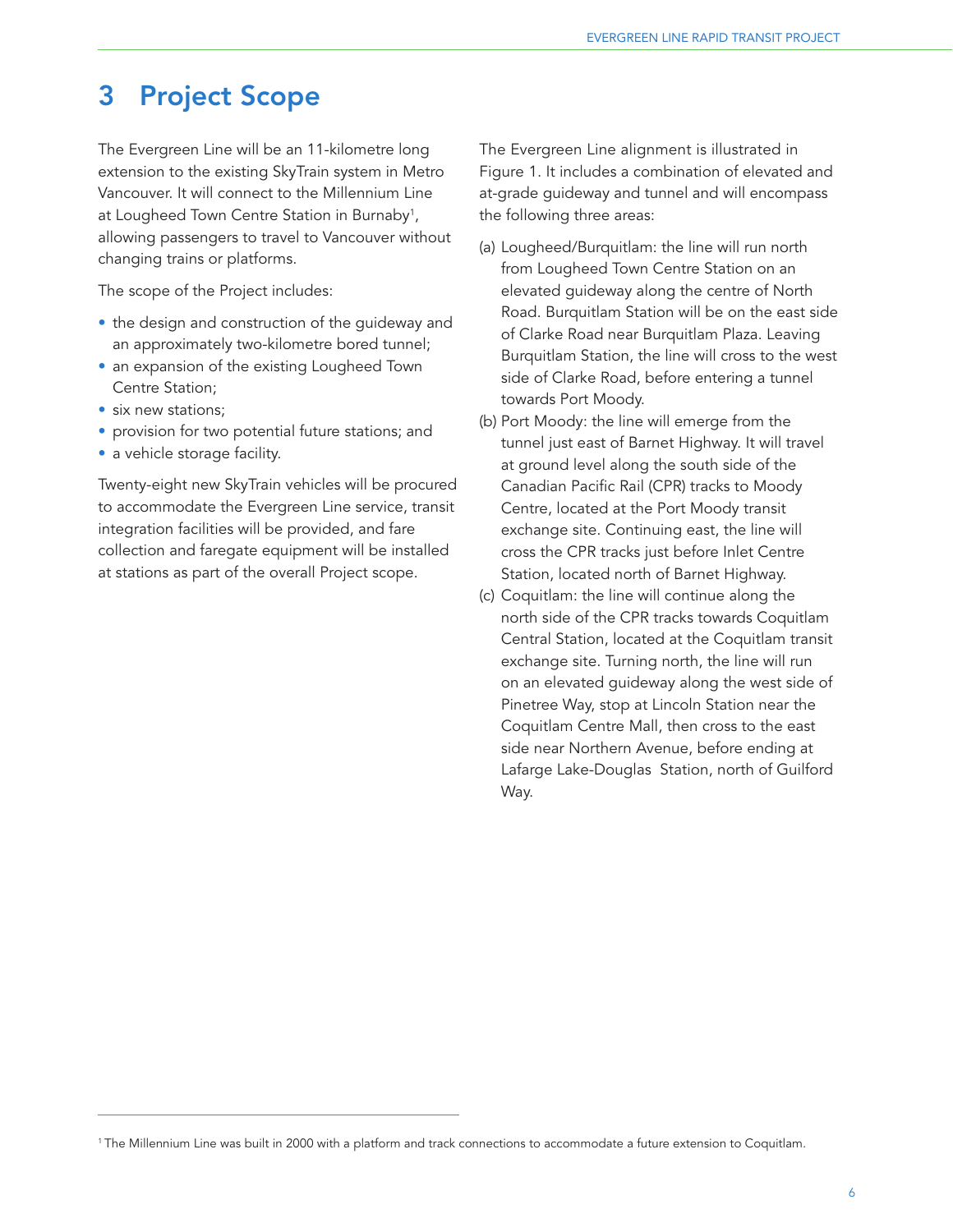The alignment also includes provision for two potential future stations at West Port Moody and Falcon Avenue and provision for a potential future extension to Port Coquitlam.





#### LINCOLN STATION

The Evergreen Line was originally planned to have six stations on opening day, but a unique funding partnership between the City of Coquitlam, the owners of the Coquitlam Centre Mall and PPP Canada will deliver a seventh station – Lincoln Station – at Pinetree Way and Lincoln Avenue. Lincoln Station is supported by the recent implementation of a new density funding mechanism approved by Coquitlam City Council, which is aligned with the planning goals outlined in the City of Coquitlam's Official Community Plan for the City Centre to become a sustainable, high-density, urban core. Located in the heart of a growing commercial and residential area, the new station will service Coquitlam Centre Mall and more than a dozen existing and planned residential and retail developments located within a short walk of the station.

The inclusion of the new Lincoln Station during the construction of the Evergreen Line is expected to cost approximately \$28 million. The estimated cost premium of building the station after the



Figure 2: Artist Rendering of Lincoln Station

Evergreen Line opens is an additional 30% creating a strong financial benefit to proceeding sooner. In addition, the construction of the Lincoln Station as part of the current scope eliminates future disruption to transit riders and reduces risk associated with design and construction.

PPP Canada approved the City of Coquitlam's application for funding for the Lincoln Station project and will provide 25% (up to \$7 million) of funding towards the design, construction and financing of Lincoln Station. Costs associated with the Lincoln Station will be tracked during construction and the final contribution by PPP Canada will be determined at substantial completion on the basis of actual costs.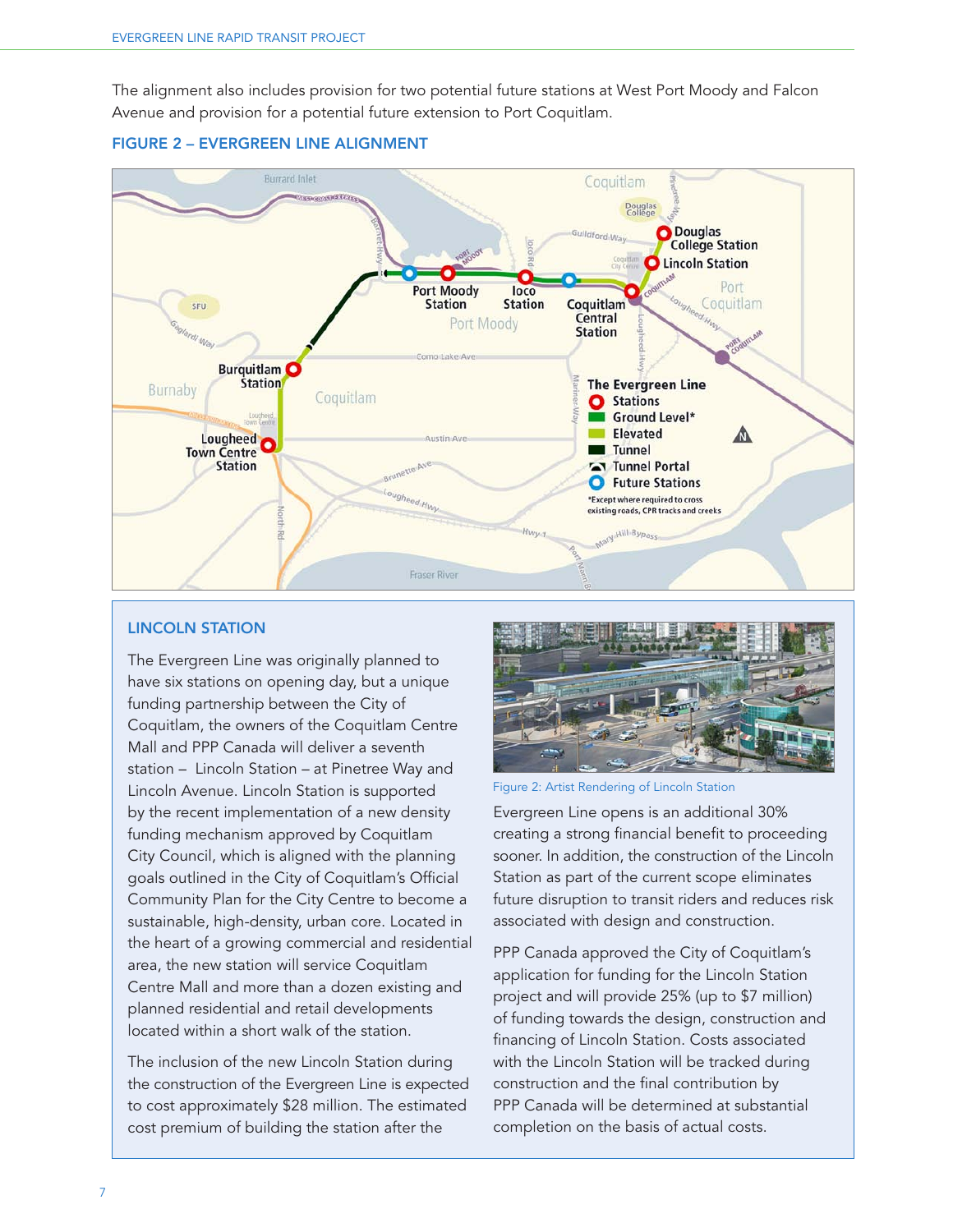# 4 Project Benefits and Key Features

## 4.1 Speed, Convenience and Safety for Users

As an extension of the SkyTrain system, the Evergreen Line uses Advanced Light Rapid Transit (ALRT) technology, which is automated, driverless and runs along a separate, dedicated guideway. The Evergreen Line will have a maximum operating speed of 80 kilometres per hour, will run every three minutes during peak periods (with capacity to run trains less than two minutes apart), and will operate about 20 hours per day.

Transit passengers will be able to travel from Coquitlam City Centre to Lougheed Town Centre in 15 minutes, making it faster and easier for area residents to commute around the region. The direct connection between Evergreen Line and the Millennium Line will allow passengers better access to other parts of Metro Vancouver.

The Evergreen Line is fully separated from street level traffic, making it a very safe form of public transportation. The system will include a number of passenger access and safety technologies, including platform and guideway intrusion and emergency stop systems. Stations will be designed in accordance with Crime Prevention Through Environmental Design (CPTED) guidelines, which are intended to reduce opportunities for crime by ensuring that people in the station can easily see one another and be seen through unimpeded sightlines and security cameras.

## 4.2 Reduced Congestion

Metro Vancouver and the Northeast sector continue to experience significant population and economic growth that, combined with changing regional travel patterns, places considerable strain on the regional transportation network. Without public transportation system improvements, the trend towards increased congestion is expected to continue and will result in the Northeast sector road network reaching capacity shortly after 2021.

The Evergreen Line will improve the movement of people, increase transportation choice and provide better connections between regional

centres in Metro Vancouver, while also supporting environmental sustainability objectives. The Evergreen Line is expected to influence the travel patterns of current transit users while also attracting new riders to the transit system. Analysis undertaken as part of the business case estimates that the new system will draw 50,000 riders daily in its first year of operation and 70,000 daily riders by 2021, resulting in an estimated 40,000 reduction in car trips by 2021.

#### 4.3 Stimulating Development

The impact of rapid transit on development has been demonstrated by the implementation of existing rapid transit lines (Millennium Line and the Canada Line), which have shaped development in Metro Vancouver. Official Community Plans in both Port Moody and Coquitlam anticipate the Evergreen Line, and new construction close to planned station locations is already occurring. Coquitlam has prepared for the Evergreen Line by introducing a new bonus density bylaw to stimulate development around rapid transit stations. This has led to in excess of 12 highrise towers within Coquitlam under construction or in the development process as well as a number of commercial and low-rise residential structures accommodating several thousand units. The City of Port Moody is in the process of updating their Official Community Plan to increase density in Port Moody, particularly around Evergreen Station locations. Currently, there are three new developments being constructed adjacent to Moody Centre Station and Inlet Centre Station.

Significant future residential and commercial development is expected as a direct result of the Evergreen Line and projects already underway in Coquitlam and Port Moody include mixed use residential towers with retail and/or office space. Major destination shopping venues such as Lougheed Mall and Coquitlam Centre Mall (as well as other malls and shops adjacent to those regional centres) will benefit from increased accessibility. Access to office space locations along the corridor, for both local residents and for commuters throughout Metro Vancouver will be improved.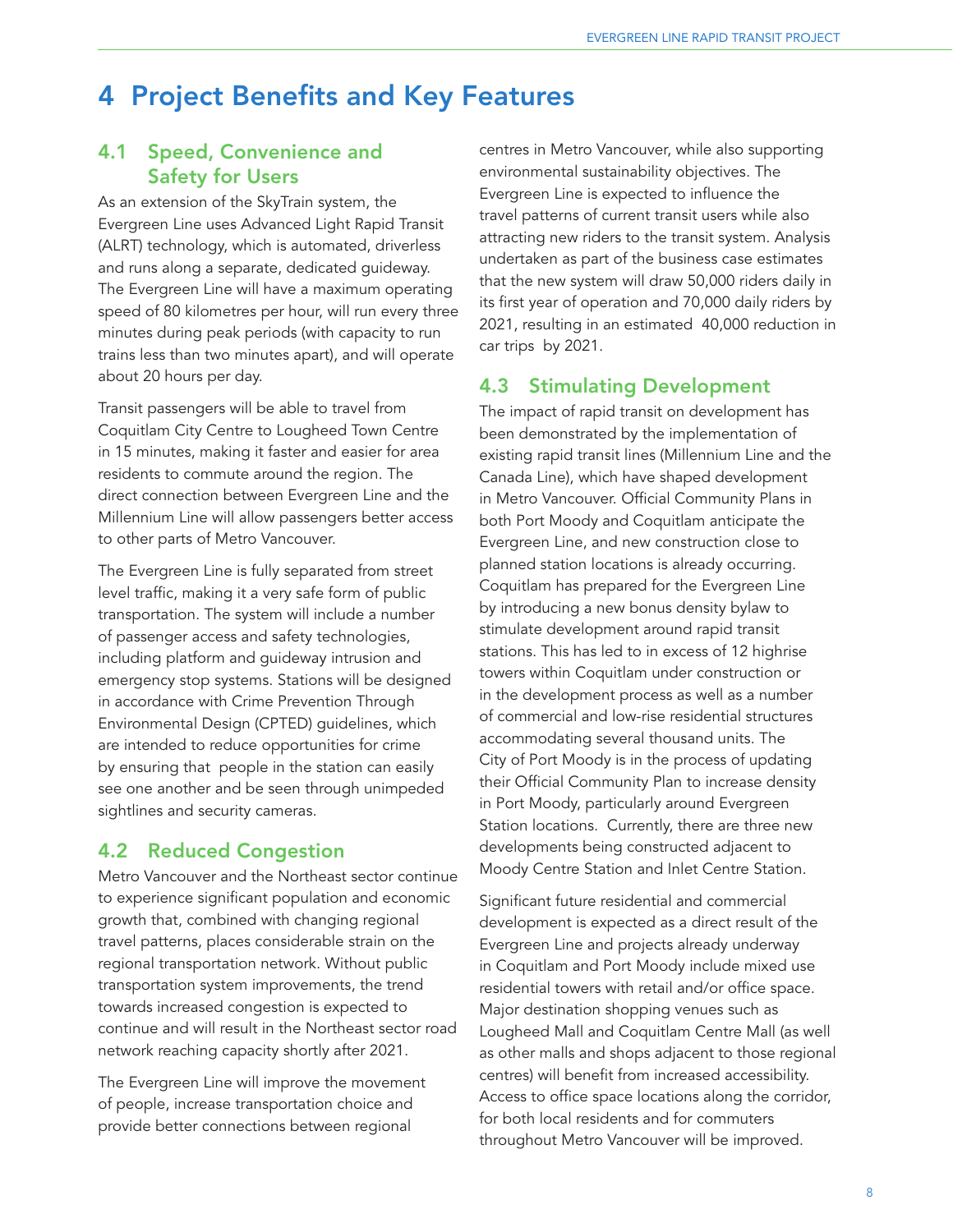## 4.4 Employment Impacts

During construction, the Evergreen Line is forecast to create 8,000 direct and indirect jobs in B.C.'s lower mainland. Operation of the Evergreen Line will generate employment for systems operators and supervisors as well as light vehicle maintenance technicians and supervisors.

As well as the direct and indirect jobs associated with the Evergreen Line itself, The Ministry of Jobs, Tourism and Skills Training has estimated that the residential and commercial construction resulting from the Project will generate more than 7,000 additional person years of employment in the region.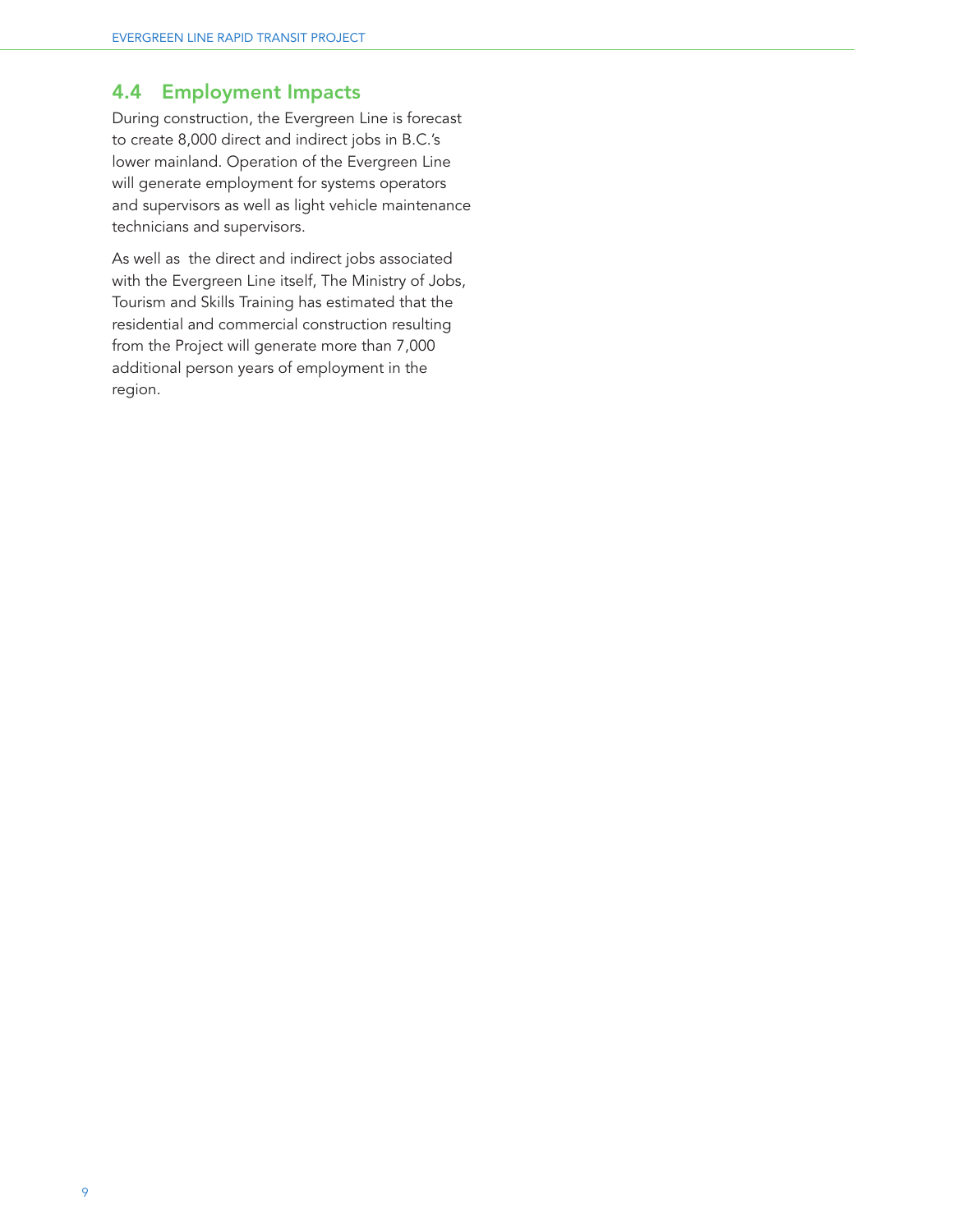# 5 Project Delivery Options

The Evergreen Line Project includes various elements and will be delivered in several parts:

- **Property.** The Province is responsible for assembling the property required for the route
- Environmental Approvals. The Province is responsible for obtaining the Environmental Assessment Certificate for the Project.
- Advance Works. The Province has undertaken a number of advance works with respect to utility relocations, the widening of North Road, the demolition of buildings and the re-location of rail tracks in Port Moody in preparation for major construction.
- **SkyTrain Vehicles.** Following a Request for Expressions of Interest in 2010, it was determined that the vehicles would be supplied by Bombardier. In November 2012 a fixed-price contract was signed between Bombardier, the Province and TransLink for the supply of 28 new vehicles. The contract value is \$90.7 million.
- Civil Infrastructure. This includes the quideway, tunnel, stations and systems, as well as testing and commissioning. The optimal procurement method for the civil infrastructure for the Evergreen Line was determined as a result of an extensive procurement options analysis, which was undertaken by the Province and Partnerships BC. The methodology used, and the results, are explained in detail in the remainder of this section.

# 5.1 Methodology (Civil Infrastructure)

The evaluation of procurement options is mainly concerned with identifying the method of delivering the project that will result in the greatest value for money on both a financial (quantitative) and qualitative basis. In financial terms, value for money is established by calculating the estimated cost of a project, based on a particular partnership procurement method, and comparing it to the estimated cost if the project were procured using another method.

The evaluation of procurement options involves two main steps. The first step identifies key procurement objectives, and provides a qualitative assessment of a wide range of available procurement options including both traditional and partnership methods. The assessment of these procurement options is intended to identify the two procurement methods most appropriate to the project which then form the basis of comparison.

The second step in the assessment involves a more detailed, quantitative analysis that compares the two methods. A comprehensive risk analysis is conducted and financial models representing the two procurement methods are developed and compared. Both procurement methods take into account detailed financial inputs that reflect key project components during the construction period, as well as associated public sector costs under each option.

To ensure that a complete comparison is being made, the analysis also considers inputs that address financing and taxation issues along with adjustments to ensure competitive neutrality that include items such as how each model accounts for insurance costs. Without these adjustments, the traditional procurement method may be understated in some areas and consequently would not reflect the true cost to government. A discount rate is applied to the projected future cash flows to facilitate an accurate comparison of the two approaches in present day dollars. Discounting allows procurement methods with different cash flow impacts to be compared on a like-for-like basis. Comparing competing options in this way provides an objective means of determining the approach that provides the best value in terms of cost.

The results of this quantitative comparison between the two procurement methods, together with the qualitative criteria, are used to determine the method that is expected to provide the best potential value for money.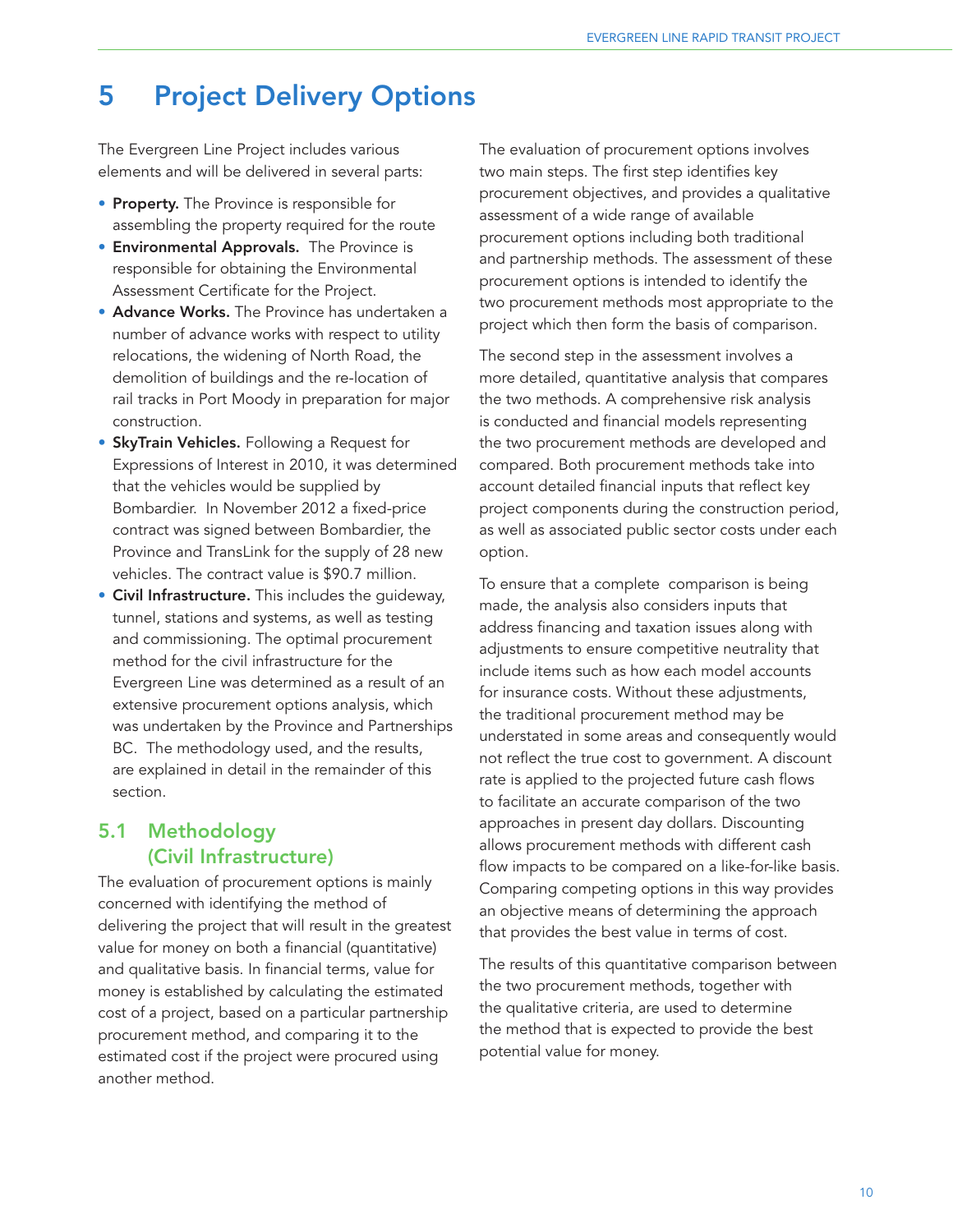The following graphic illustrates the financial modeling approach used to compare two different procurement models.



DETERMINING THE NPC OF ALTERNATIVE PROCUREMENT APPROACHES - SUMMARY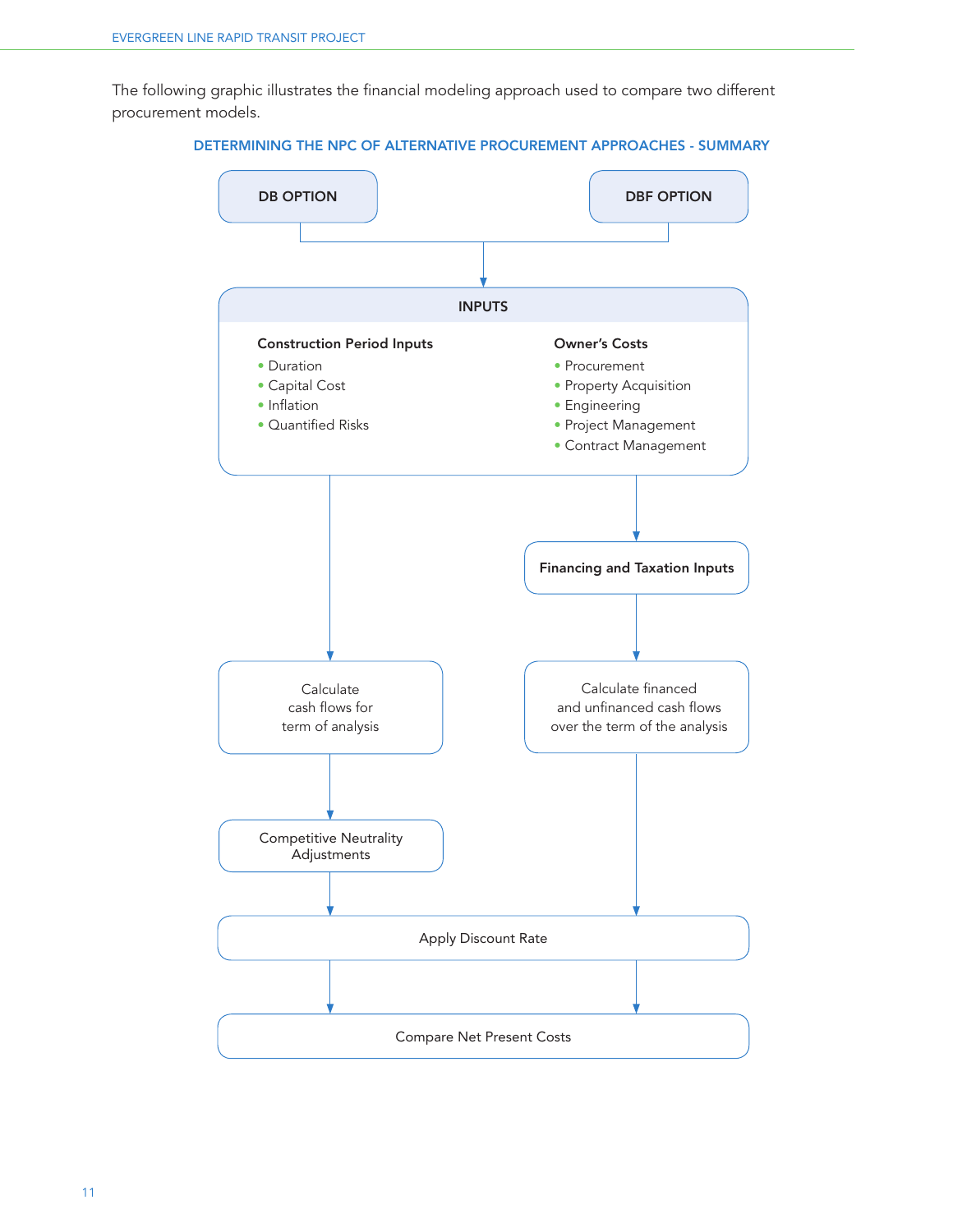## 5.2 Project Procurement Objectives

For the Evergreen Line civil infrastructure, procurement options were considered in the context of the following procurement and Project objectives.

- (1) Facilitate System Integration and Interoperability: Ensure the ability to deliver a seamless integration and interoperability of the Evergreen Line with the existing Sky Train system.
- (2) Operation Integration: Ensure seamless delivery systems operations and maintenance throughout the operating period.
- (3) Accommodate System Expansion: Ensure there are no constraints to the future expansion of services, or future procurements.
- (4) Maximize Competition: Ensure an attractive and marketable transaction and ensure a fair and transparent procurement process.
- (5) Allocation and Management of Risks: Allocate risk to the party that is best able to manage the risk and find the optimal risk balance for the project.
- (6) Schedule and Cost Certainty: Achieve timely delivery and efficient project sequencing.
- (7) Overall Value for Money: Deliver the best quality project for the best price.

## 5.3 Procurement Options Analyzed

#### 5.3.1 Preliminary Procurement Assessment

Prior to completing a procurement options analysis, the project team considered a number of options to determine which traditional and partnership models would form the basis for more extensive quantitative and qualitative analysis.

The preliminary assessment of partnership options concluded that:

- The use of a Design-Build-Finance-Operate-Maintain (DBFOM) model (similar to the model used for the Canada Line) was not deemed appropriate for the Project. This reflects that the Evergreen Line will be integrated into an existing automated driverless system (the Canada Line is a stand-alone system and is operated and maintained separately). The Evergreen Line will be operated seamlessly with the SkyTrain system.
- The use of a Design-Build-Finance-Maintain (DBFM) model (similar to the model used on the Docklands Light Rail system in the United Kingdom, which also involves extensions to an existing system) was also rejected. A DBFM approach was expected to have higher annual maintenance costs when compared to the economies of scale that would be generated by TransLink by maintaining the Evergreen Line as part of the SkyTrain system (TransLink has one of the lowest rapid transit operating costs around the world, and has considerable experience and expertise in operating and maintain SkyTrain, relative to a new concessionaire).

The preliminary analysis did, however, suggest that the partnership options offered benefits relating to scope and schedule risk, and the project team determined that a DBF model should be advanced as the preferred partnership model for further study.

The project team undertook a similar preliminary analysis to determine the preferred traditional model to be used as a comparator to the PPP model. Design Build (DB), Design Bid Build (DBB) models, and a combination of DB and DBB approaches (as was used on the Millennium Line) were considered. The preliminary assessment of traditional models concluded that: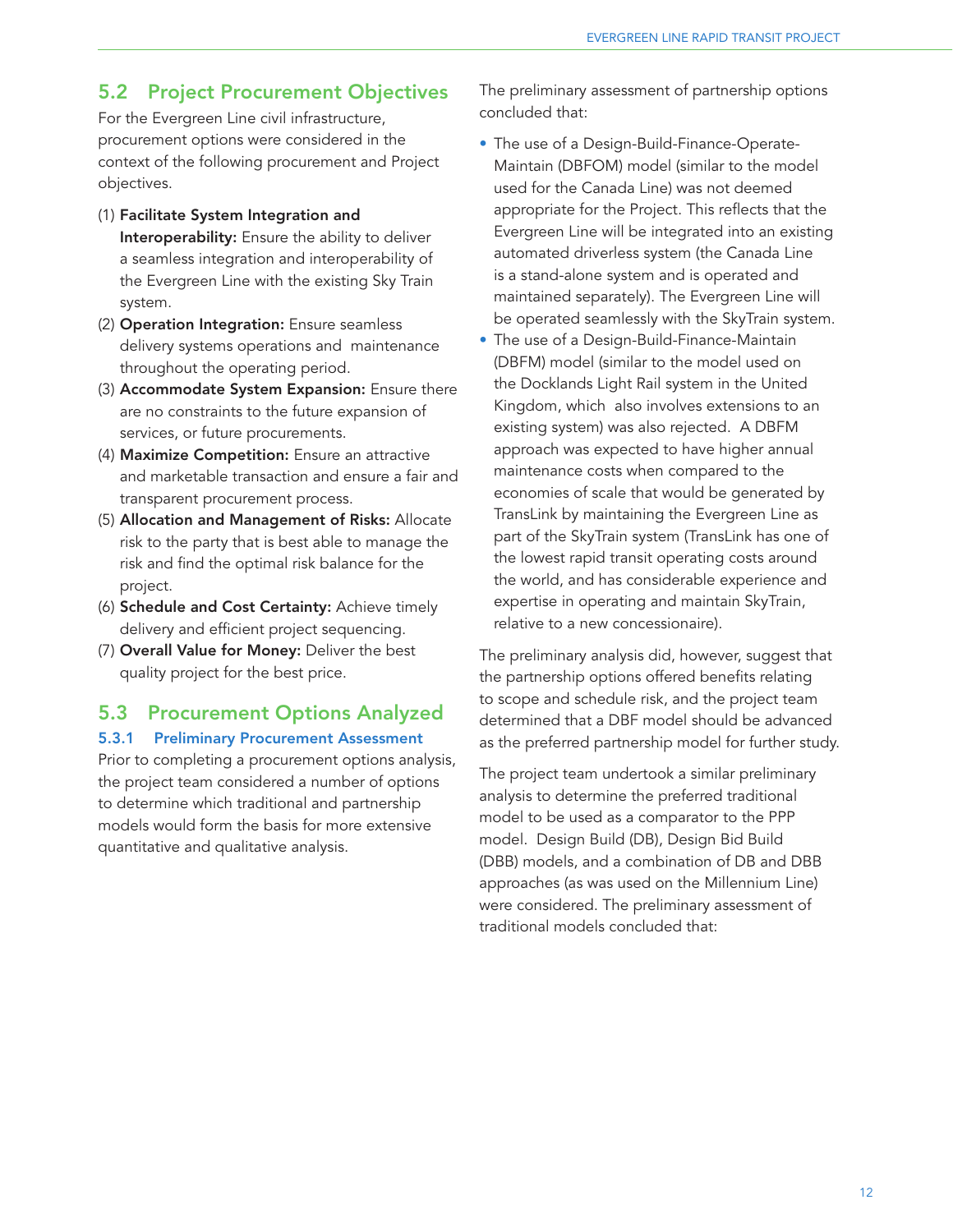- In the case of both the DBB and DB/DBB combination approaches, these multiple contract model approaches would not likely be the best option to manage Evergreen Line risk in a public procurement scenario. ALRT is a complex and integrated system, with exceptionally stringent technical requirements. The implementation of multiple contracts brings risk at the interface between contracts, and it is difficult to avoid at least elements of this risk falling to the Province.
- Internal analysis and market sounding indicated that project risk could be better managed under a DB. In this scenario a single contractor or consortium of contractors would have greater flexibility in managing construction interfaces and is required to assume the full risk for managing those interfaces while delivering a fully functional system, which provides the Province with greater cost and schedule certainty than under a multiple contract scenario.

Following this preliminary analysis, the DBF and DB models were taken forward for more detailed analysis.

#### 5.3.2 Detailed Analysis

The detailed procurement analysis assumed the following models:

Design Build (DB): Under a DB model, the Province would engage engineers and architects to develop a concept design for the project. The Province would then conduct a competition to select a design build team to undertake the detailed design and construction of the Project, based primarily upon the output specifications prepared by the Province's compliance team. The successful team would enter into a fixed price contract with payments being made by the government at specific progress milestones.

In this model, design and construction risk is transferred to the design builder, while the Province retains life cycle maintenance risks. The DB contract would include a general two-year warranty, with five- or ten-year warranties for specific elements. The benefits of a DB procurement model include the enhanced risk transfer and innovation that comes from integrated design and construction.

Design Build Finance (DBF): A DBF model is similar to a DB option, with the addition of private financing of a portion (or all) of the capital requirements during construction. The private finance is typically repaid on completion, with the potential for partial hold back during an availability demonstration period post substantial completion. In addition the contract would include a two year general warranty and five or 10 year warranties for specific items.

The DBF option includes greater security around the risk transfer related to cost and schedule, in particular, through performance incentives up to and including project commissioning as a result of the at-risk private finance. Additional benefits of this approach include: the addition of lender due diligence; limiting scope change; and enhanced enforceability. Satisfactory performance is incentivized as the private partner would receive no payment, or reduced payments as a result of work that was incomplete or below a specified standard.

Both the DB and the DBF delivery models are two-stage procurements, involving a Request for Qualifications (RFQ) through which respondent teams submit qualifications for evaluation. Shortlisted teams are then invited to participate in a Request for Proposals (RFP). Following the RFP stage, the preferred proponent is eligible to enter into a contract with the Province to design, build and finance the Project.

# 5.4 Results of the Procurement Options Analysis

Based on the procurement options analyzed, the DBF method was determined to be the preferred procurement option, expected to best meet the Province's procurement objectives and overall project objectives.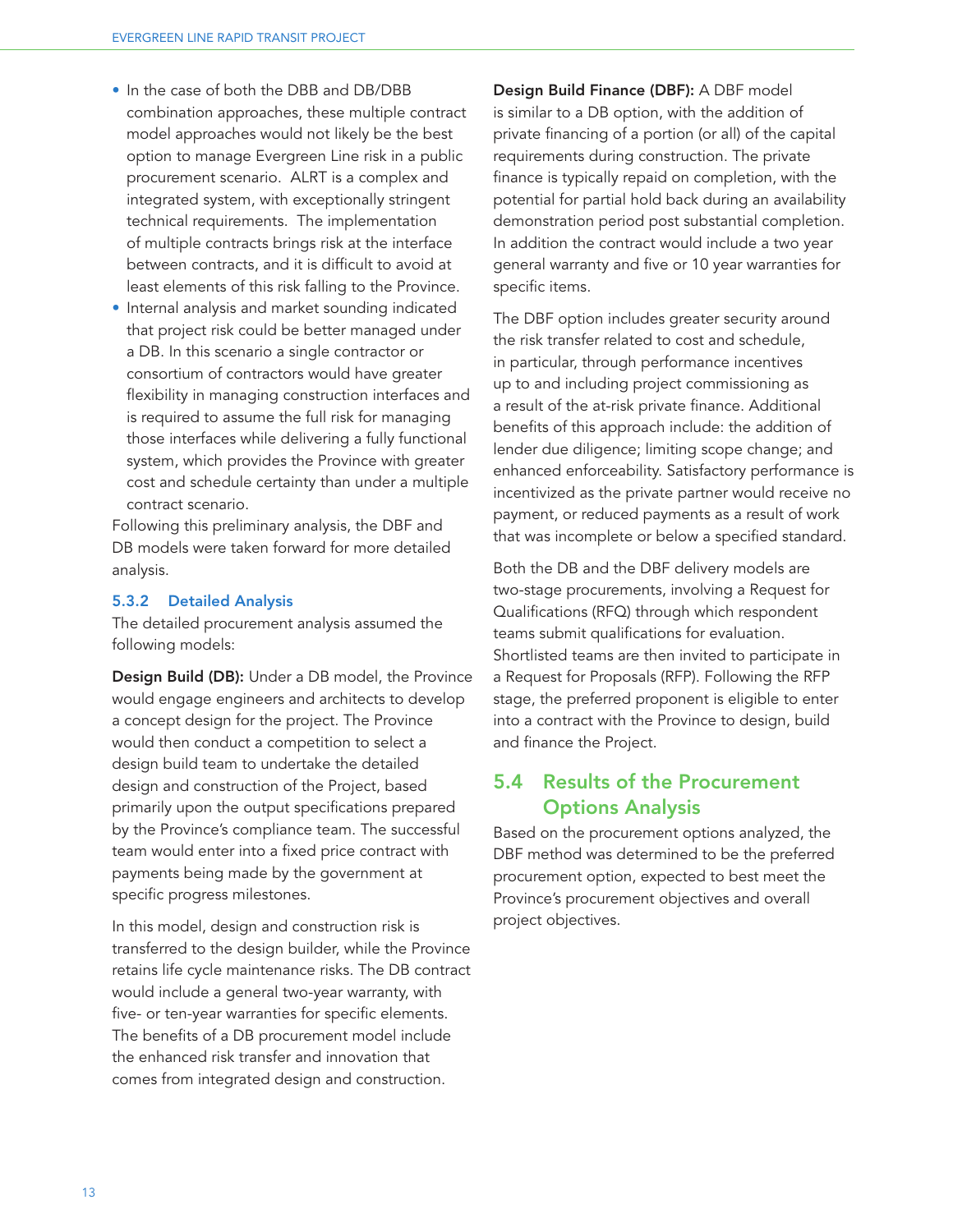# 5.5 Achieving Value for Money

Value for money is a term that captures both the quantitative and qualitative benefits that are expected to be achieved by the decision to deliver the project using the partnership method. Quantitative value for money is achieved through the lower project cost resulting from a particular procurement method. Qualitative value is achieved when a particular procurement method is best able to support the broader objectives of a project.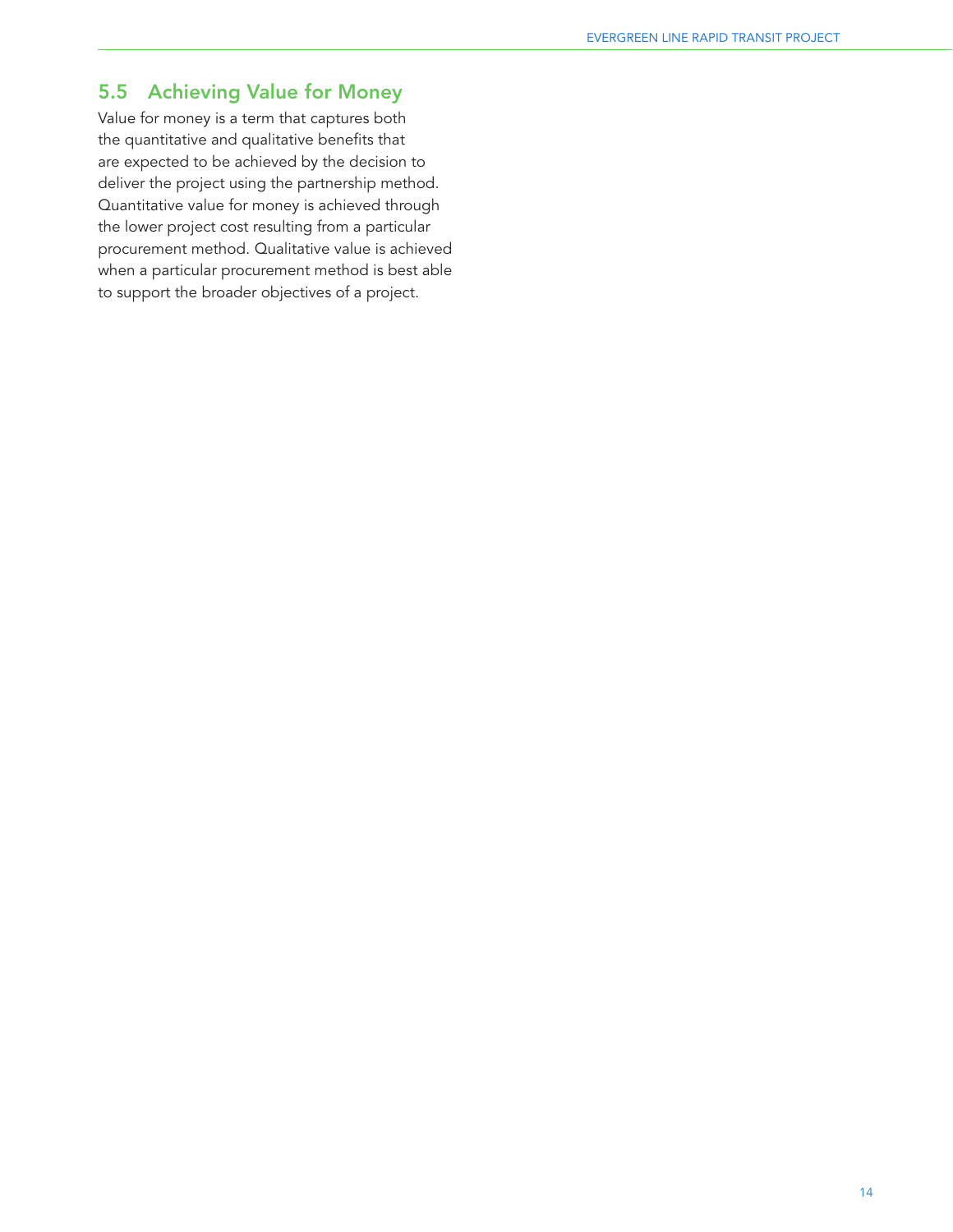# 6 Competitive Selection Process

A two-stage competitive selection process was undertaken for the Project<sup>2</sup>. During the RFQ stage, respondents were asked to present their qualifications for the Project. Seven teams responded to the RFQ. A shortlist of three teams was selected and invited to participate in the RFP stage process. The proponent teams invited to compete are described below.

| <b>PROPONENT</b>               | <b>TEAM MEMBERS</b>                                                                                                                                                                                                                                                                                                                                                |  |  |  |
|--------------------------------|--------------------------------------------------------------------------------------------------------------------------------------------------------------------------------------------------------------------------------------------------------------------------------------------------------------------------------------------------------------------|--|--|--|
| <b>EL Partners</b>             | Vinci Construction Grands Projects, Vinci Concessions, BA Blacktop Ltd.,<br>Bombardier Transportation Canada Inc., Ausenco Engineering Canada Inc.,<br>HNTB Canada Inc., GENIVAR Inc., Merrick Architecture, Borowski Sakumoto<br>Fligg Ltd., Exp Services Inc., and McElhanney Engineering Services Ltd.                                                          |  |  |  |
| Kiewit/Flatiron Evergreen Line | Peter Kiewit Infrastructure Co., Flatiron Constructors Canada Ltd., HOCHTIEF<br>Aktiengesellschaft, Kiewit Infrastructure Co., Parsons Canada Ltd., Hatch Mott<br>MacDonald Ltd., and Stantec Consulting Ltd.                                                                                                                                                      |  |  |  |
| SNC-Lavalin Inc.               | SNC-Lavalin Inc., Graham Building Services (a JV), International Bridge<br>Technologies Inc., Jacobs Associates Canada Corporation, PCL Constructors<br>West Coast Inc., Rizzani de Eccher S.p.A., S.E.L.I. Societa Esecuzione Lavori<br>Idraulici S.p.A., SNC-Lavalin Constructors (Pacific) Inc., SNC-Lavalin Constructors<br>(Western) Inc., and MMM Group Ltd. |  |  |  |

During the RFP stage, workshops and topic meetings were offered so that each team had the opportunity to discuss issues or concerns related to commercial, legal, design and construction matters. The RFP included a number of specific features reflecting the unique requirements of the Evergreen Line Project including:

- processes to allow proponents to propose modifications to the tunnel alignment and to the land provided for the project. These processes were included to facilitate innovation that would meet the requirements of the RFP;
- two risk scope levels, relating to the risk of differing geotechnical site conditions in the tunnel. Proponents could elect to accept the risk of such differing site conditions, or to share the risk with the Province. If a proponent elected to share this risk, under the RFP, the Province would attribute an additional cost of \$30 million to the proponent's price proposal for evaluation purposes; and
- a unique process relating to the provision of the automatic train control. To enable the Evergreen Line to be fully interoperable with the existing SkyTrain system, it must use the proprietary Thales SELTRAC automatic train control system. The private partner is responsible for the delivery of the automatic train control as part of the scope of the DBF contract, and to allow, this the RFP included a form of ATC supply contract and a process through which each of the proponents could undertake confidential discussions with Thales.

<sup>2</sup> The RFQ and RFP procurement documents are publicly available at www.partnershipsbc.ca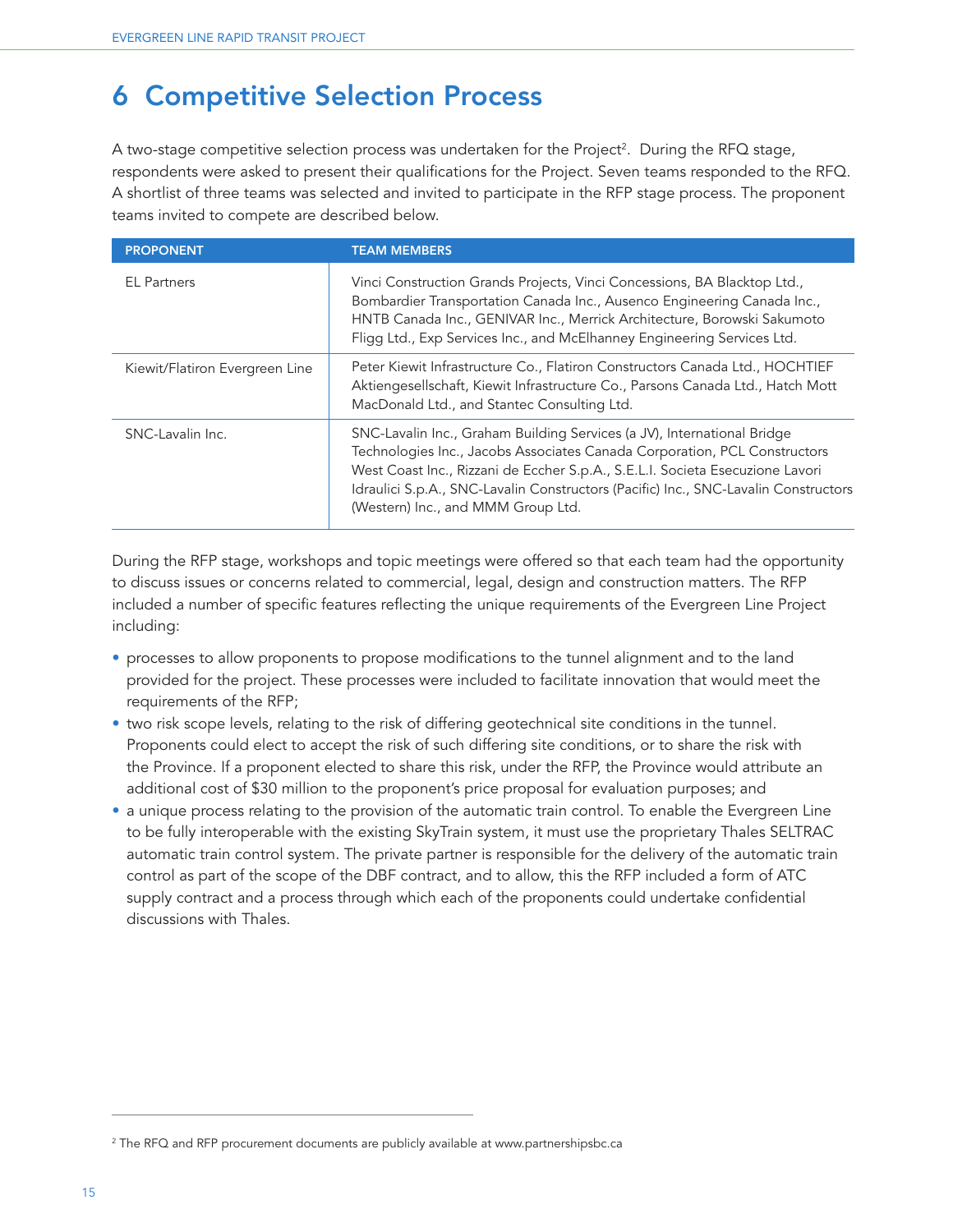The timeline of the competitive selection process is outlined in the table below.

| <b>PROCUREMENT STAGE</b>            | <b>TIMING</b>                    | <b>OUTCOME</b>                                                                                                                                                                                                |  |  |
|-------------------------------------|----------------------------------|---------------------------------------------------------------------------------------------------------------------------------------------------------------------------------------------------------------|--|--|
| Request for Qualifications          | <b>July 2010</b>                 | The project was marketed locally, provincially,<br>nationally, and internationally. Submissions from<br>seven respondents were evaluated and a shortlist of<br>three teams was announced on November 9, 2011: |  |  |
|                                     |                                  | <b>EL Partners</b><br>Kiewit/Flatiron Evergreen Line<br>SNC-Lavalin Inc.                                                                                                                                      |  |  |
| Request for Proposals               | November 2011 to<br>October 2012 | The three shortlisted teams submitted proposals.                                                                                                                                                              |  |  |
| Selection of Preferred<br>Proponent | October 2012                     | After evaluation of the proposals, SNC-Lavalin Inc.<br>was selected as the preferred proponent.                                                                                                               |  |  |
| Project Agreement<br>Finalization   | December 2012                    | The project agreement was signed by the Province,<br>BCTFA and Evergreen Rapid Transit Holdings Inc.<br>("EGRT Construction", which was established by<br>SNC-Lavalin Inc. to deliver the Project)            |  |  |

## 6.1 Evaluation of Proposals

The overall objective of the evaluation of technical submittals was to determine whether the proponent's proposal:

- substantially satisfied the requirements of the RFP and the definitive project agreement;
- demonstrated to the satisfaction of the Province that the proponent would be capable of performing the obligations and responsibilities of the private partner and delivering the Project in accordance with the project agreement; and
- demonstrated a good understanding of the Project and the work.

Proponents that submitted technical submittals meeting these requirements were invited to make a financial submittal. Financial submittals were then evaluated and ranked on the basis of whether the requirements of the RFP had been met, the selected risk level, and proposal price. The Province appointed an evaluation committee to evaluate the proposals based on the criteria set out in the RFP, and to recommend a preferred proponent.

It was determined that one technical submittal did not substantially satisfy the requirements of the RFP, and that proponent was not invited to submit a financial submittal.

Financial submittals were submitted by the two remaining proponents. The evaluation included a ranking process through which the lowest priced proposal was determined. The proponent that offered the proposal with the lowest price that met the requirements of the RFP was eligible to be selected as preferred proponent under the terms of the RFP. The evaluation committee made its recommendation to the Project Board (the governing body that provides guidance and oversight for the implementation of the project) in accordance with both its mandate and the provisions of the RFP. Based on that recommendation, SNC-Lavalin Inc. was identified as the preferred proponent for the Project.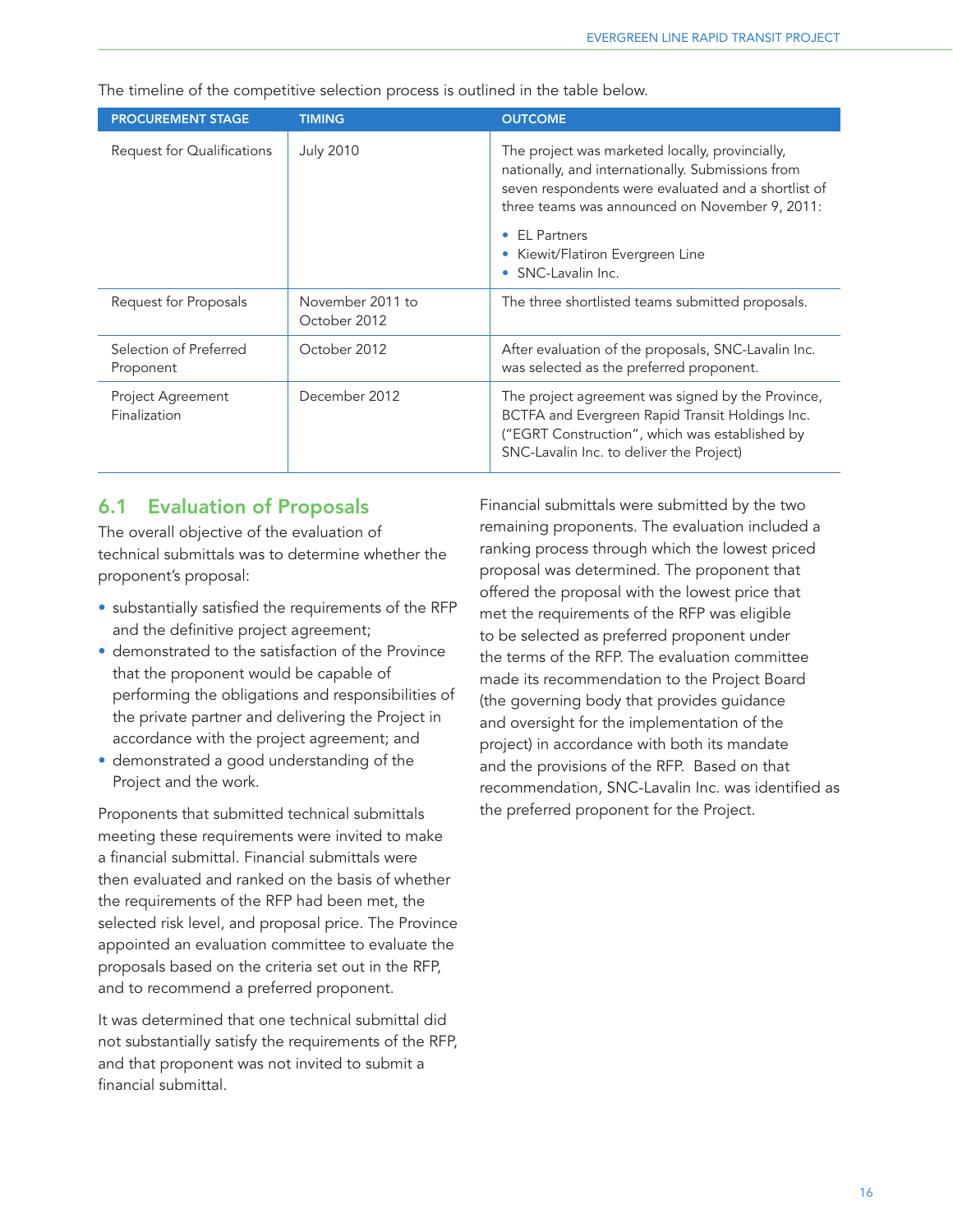#### 6.2 Fairness Reviewer

A fairness reviewer, Jane Shackell, Q.C. of Miller Thomson LLP, was engaged to monitor throughout the implementation of the competitive selection process and offer an assessment as to whether or not the selection process was carried out in a fair and reasonable manner. The fairness reviewer was provided access to all documents, meetings and information related to the evaluation processes throughout both the RFQ and RFP stages. The fairness reviewer issued reports for both the RFQ and the RFP stage of the competitive process. In her report on the RFP stage, the fairness reviewer stated *"During the RFP process, I have observed that the project team has when necessary discussed and instructed itself appropriately on matters related to fairness. Periodically, I have been asked for, or have offered, comments on fairness issues. In each such case, the project team has carefully considered my advice and I have been satisfied with the resolution of the matter."*

The fairness reviewer's reports are publicly available at www.partnershipsbc.ca.

#### 6.3 Competitive Selection Costs

The cost of the competitive selection process is factored into the value for money analysis. The total competitive selection cost for the project from approval of the business case to financial close is \$9.7 million including procurement, legal, evaluation and financial advisory services; in addition, the unsuccessful RFP proponent that met the eligibility requirements will receive a stipend of \$1.5 million. The decision to offer partial compensation is made on a case-by-case basis and can be used to: encourage competition; ensure the quality of proposals submitted; secure access to intellectual property; and mitigate costs incurred by proponents in developing their proposals. In the case of the Evergreen Line competitive selection process, the conditions to be eligible for a stipend were set out in the proponent agreement, released publicly with the RFQ.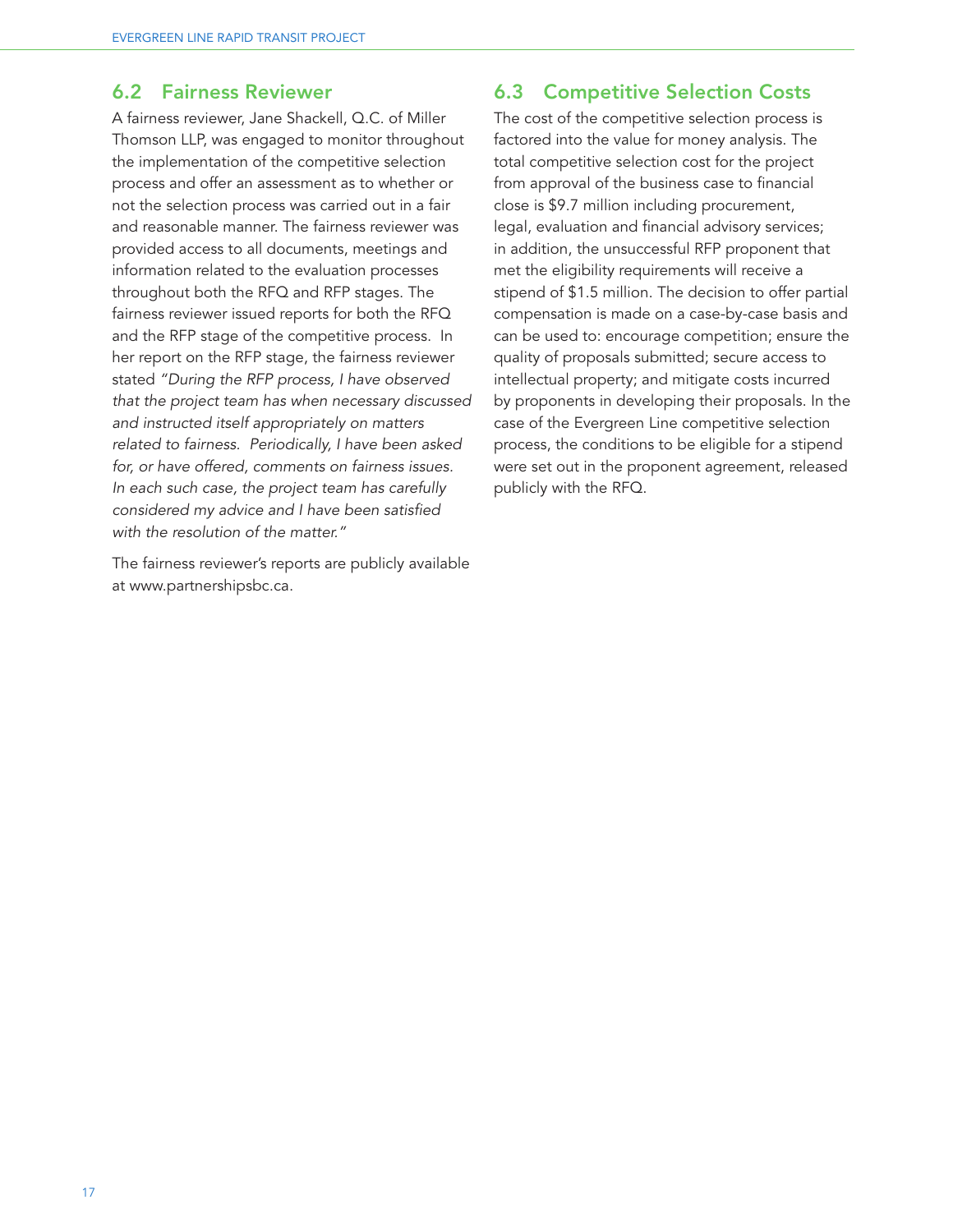# 7 The Final Project Agreement

| <b>QUICK FACTS</b>            |                                                                                                                                                                        |  |
|-------------------------------|------------------------------------------------------------------------------------------------------------------------------------------------------------------------|--|
| Private Partner               | Evergreen Rapid Transit Holdings Inc. ("EGRT Construction")                                                                                                            |  |
| Public partner                | Province of British Columbia and the BC Transportation Financing<br>Authority (BCTFA)                                                                                  |  |
| Facility owner                | Province of British Columbia, BCTFA and TransLink (once complete,<br>TransLink will own part of the line in recognition of its capital<br>contribution to the Project) |  |
| Construction complete         | 2016                                                                                                                                                                   |  |
| Term of the project agreement | 3.5 years                                                                                                                                                              |  |

# 7.1 Profile of the Private Sector Partner

The private partner for the Evergreen Line is Evergreen Rapid Transit Holdings Inc., doing business as EGRT Construction, which is owned by SNC-Lavalin Inc.. EGRT Construction will deliver the Project through a series of subcontracts, with key aspects of the project being delivered either by specialist providers or self-performed by SNC-Lavalin. The EGRT Construction structure is illustrated in Figure 3 below.

#### FIGURE 3: RELATIONSHIP BETWEEN THE PROVINCE AND EGRT CONSTRUCTION



*\*SLCW = SNC Lavalin Construction (Western) Inc.*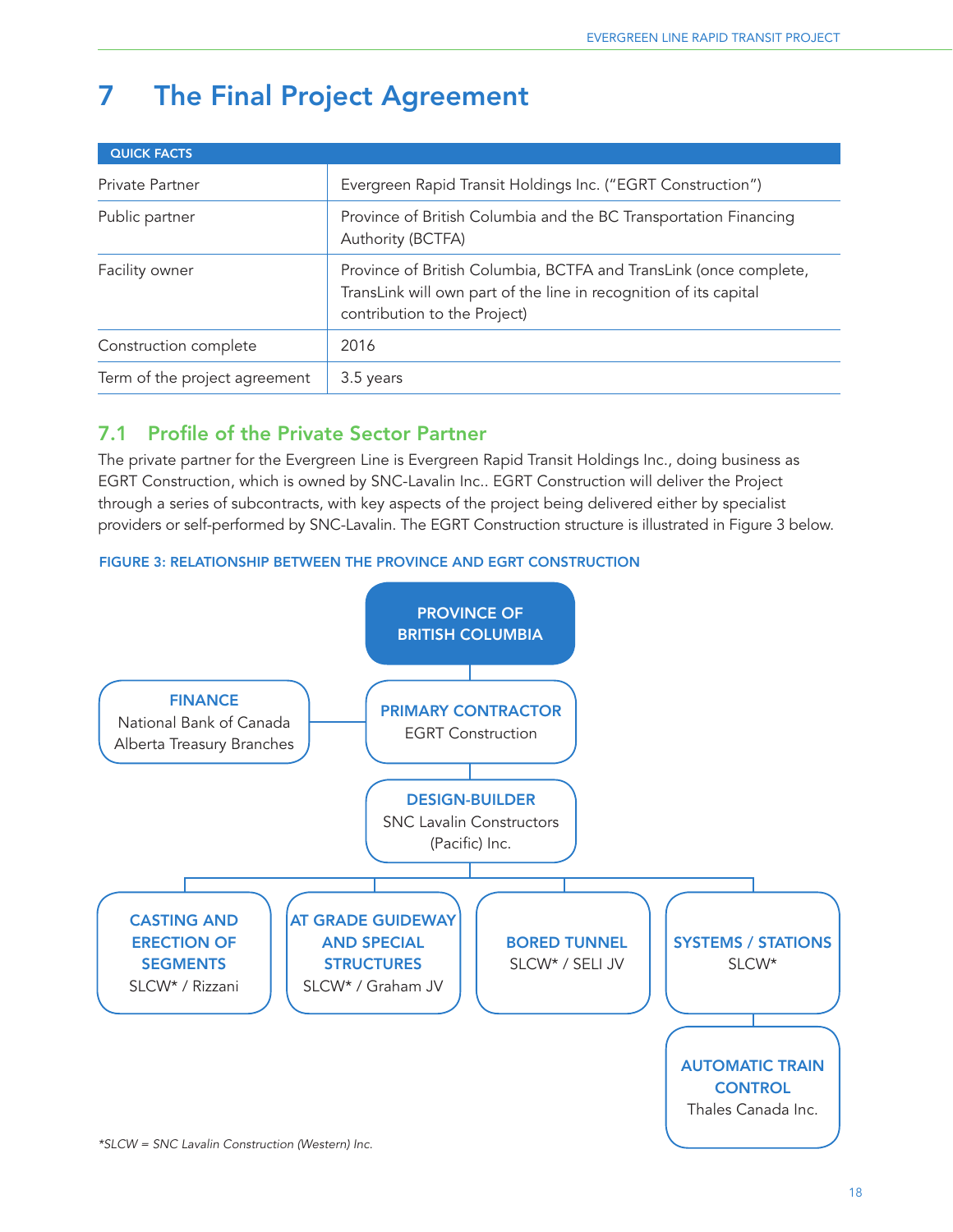# 7.2 Key Terms of the Project Agreement

Under the terms of the project agreement, EGRT Construction has an obligation to design, construct, test commission and partially finance the Project in accordance with the specifications set out in the agreement, and will receive payment for fulfilling these obligations. Key features of the project agreement include:

- The design and construction of the Evergreen Line for a fixed price of \$889 million excluding HST/GST and with the exception of costs associated with risks that are retained by the Province. The price includes the cost of PST following the re-introduction of PST in April 2013;
- EGRT Construction accepted the risk of differing site conditions in the tunnel, which is a key project risk, within the fixed price;
- The Province will make partial payments of \$582 million during construction based upon actual progress. These payments will be insufficient to meet the full cost of constructing the line. EGRT Construction will raise sufficient debt to fund the remaining construction costs. This will be paid by the Province once the Project has been built and met specified performance requirements, with \$307 million being paid at substantial completion.
- At substantial completion, \$40 million of this payment (or a letter of credit in this amount) will be retained for up to a year after construction is complete, pending proof that the Line will meet specified availability requirements under service conditions. In addition a further \$8.9 million will be retained as security for the general warranty period;
- As well as a general two-year work defect warranty, the project agreement includes additional specific component warranties (for example longer term warranties for station roofs) and a ten-year warranty for specific systems elements.
- A payment mechanism that includes financial penalties to EGRT Construction if it fails to meet performance requirements in the project agreement, such as requirements to effectively manage traffic during construction or meet environmental requirements;
- EGRT Construction must substantially complete the Project by July 29, 2016 or be subject to a financial penalty for every day of delay.

Once the project has reached substantial completion, it will be transferred to TransLink. TransLink is required to put the new line into revenue service within one month of the transfer. TransLink will then operate and maintain the Evergreen Line as part of the overall SkyTrain system.

## 7.3 Key Features of the Preferred Proponent' Proposal

The preferred proponent submitted a strong technical submittal that clearly demonstrated the consortium has the expertise and capacity to design and construct the Project. The technical submittal included a single-bore bored tunnel (as opposed to the twin-bored tunnel contemplated in the Province's reference concept for the Project). This innovation brings schedule benefits to the Project, significantly reduces the risk associated with achieving the required summer 2016 substantial completion date, and creates an opportunity for early completion.

The construction of the two-kilometre tunnel is one of the riskiest elements of the construction, partly due to the risk of unknown geological conditions being encountered during tunnelling (known as "differing site conditions" risk). The RFP included two risk scope levels for which the proponents could bid. Risk scope level one involved full transfer of all geotechnical risk in relation to the bored tunnel; risk scope level two involved a sharing mechanism if differing site conditions are encountered during tunnelling. The preferred proponent selected risk scope level one and has therefore accepted full geotechnical risk in relation to the bored tunnel, removing the Province's exposure to this risk.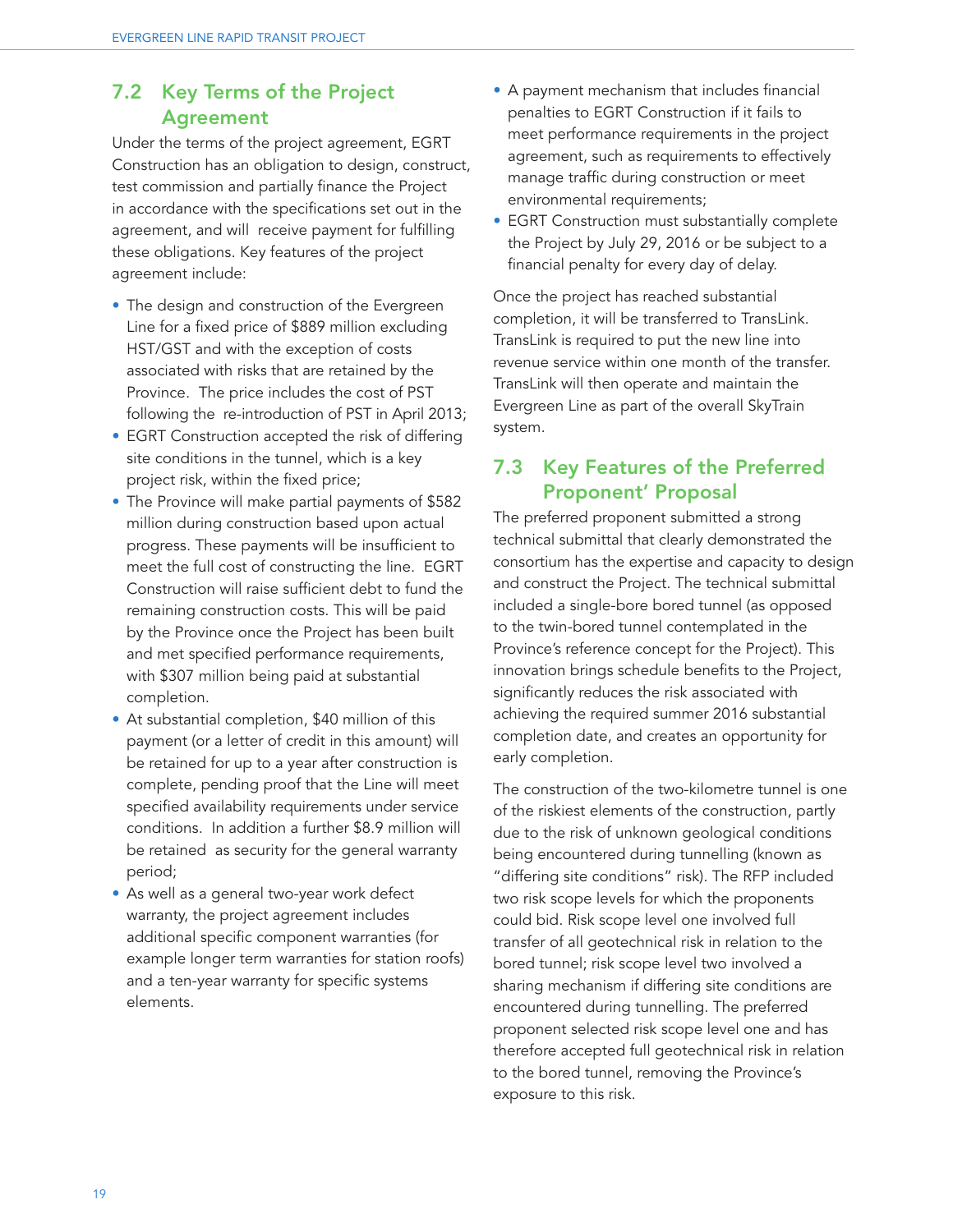The preferred proponent's proposal contained \$255 million of private financing, including \$80 million underwritten by Alberta Treasury Branches and \$175 million provided by the National Bank of Canada. The debt pricing offered is significantly better than Provincial expectations at the business case stage, partly as a result of lower market pricing and partly because the preferred proponent incorporated a revolving credit facility that allows private financing to be drawn, repaid and redrawn throughout the construction period, matching the month-bymonth credit requirements of the Project. As a result, significant savings in the interest during construction costs of the preferred proponent were achieved.

# 7.4 Risk Allocation Summary

The project agreement includes detailed risk allocation provisions. This approach transfers key risks to the private partner —such as construction, cost and schedule—and adds value through design and construction integration and private sector innovation.

This risk allocation is supported by the following provisions in the project agreement:

- EGRT Construction will receive a portion of the agreed contract price from the Province only after the Evergreen Line is completed and successfully operating, thus providing an incentive to complete the Project on time.
- Provisions are in place to reduce the payments to EGRT Construction if the Evergreen Line does not meet the performance standards in the project agreement.

| <b>RISK</b>                                        | <b>TRANSFERRED</b><br><b>TO EGRT</b><br><b>CONSTRUCTION</b> | <b>RETAINED BY</b><br>THE PROVINCE |
|----------------------------------------------------|-------------------------------------------------------------|------------------------------------|
| Design                                             |                                                             |                                    |
| Construction                                       |                                                             |                                    |
| Functionality of<br>design                         |                                                             |                                    |
| Ground conditions<br>(general)                     |                                                             |                                    |
| Ground conditions<br>(tunnel)                      |                                                             |                                    |
| Traffic management<br>during construction          |                                                             |                                    |
| Utilities - foreseen                               |                                                             |                                    |
| Utilities-<br>unforeseen                           |                                                             |                                    |
| Contamination -<br>known (removal<br>and disposal) |                                                             |                                    |
| Contamination -<br>unknown                         |                                                             |                                    |
| Systems installation<br>and integration            |                                                             |                                    |
| Testing and<br>commissioning                       |                                                             |                                    |
| Proof of<br>performance                            |                                                             |                                    |
| Private Financing                                  |                                                             |                                    |
| Property acquisition                               |                                                             |                                    |
| Province scope<br>changes                          |                                                             |                                    |
| Compensation<br>Events                             |                                                             |                                    |
| Force majeure/<br>relief events                    |                                                             |                                    |
| Schedule                                           |                                                             |                                    |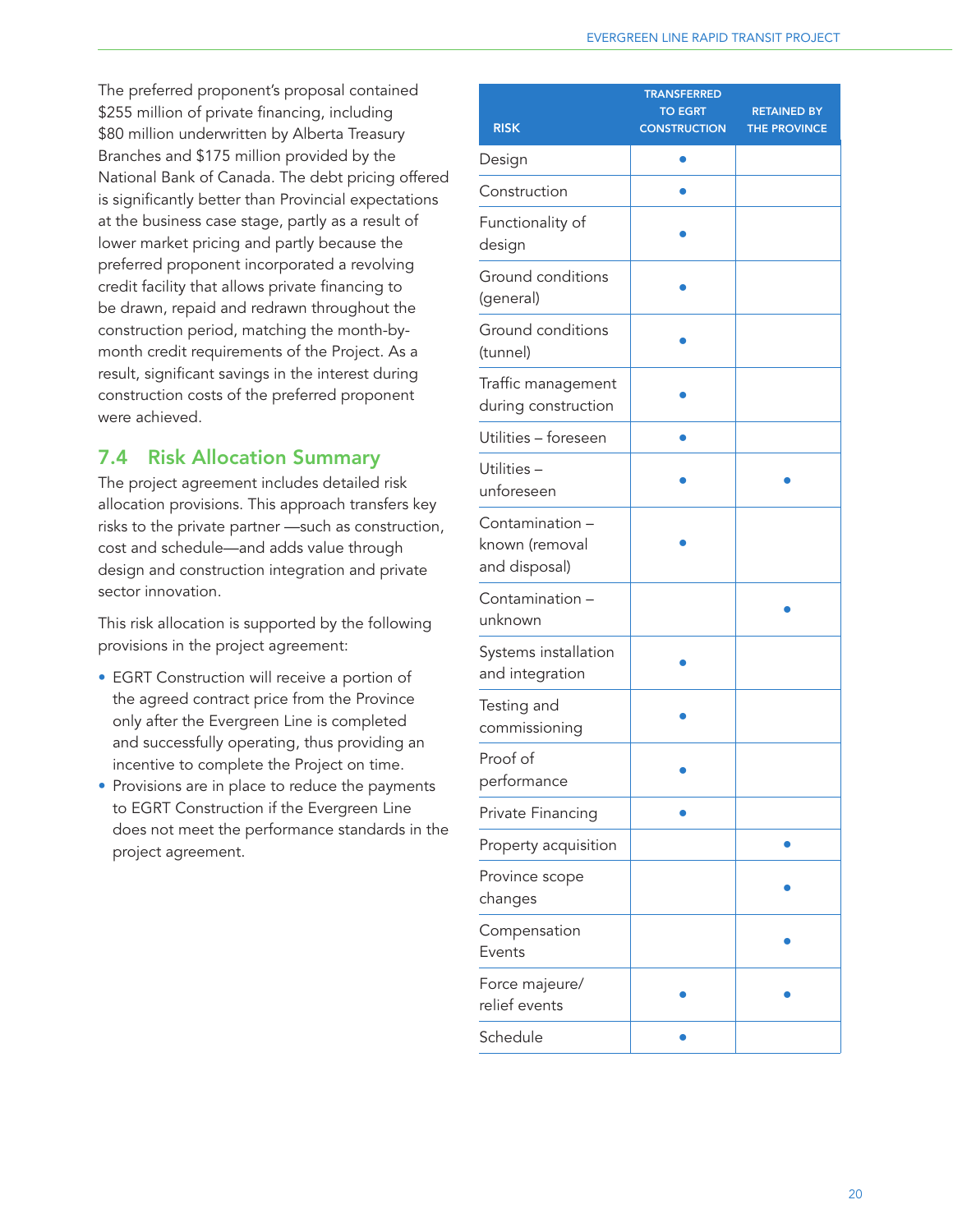## 7.5 Financial Summary

The project agreement between the Province and EGRT Construction includes a fixed price of \$889 million.

The graph below demonstrates the cash flows of the payments that are expected to be made to EGRT Construction under the project agreement. The graph is expressed in nominal dollars, and includes an inflation adjustment. Payment projections assume no penalties or deductions.



#### FIGURE 5: PROJECT CASH FLOWS

## 7.6 Quantitative Benefits

The estimated net present cost of the Project delivered using the DB procurement is \$1,330 million. The estimated net present cost of the Project delivered using the DBF approach and the preferred proponent's proposal is \$1,196 million. A comparison of these numbers is provided below. In financial terms, the final Project is estimated to achieve value for taxpayers' dollars of \$134 million or 10.1 per cent, when compared to the alternative procurement option.

The high value for money reflects the construction methodologies put forward by the preferred proponent including the use of a single bore tunnel rather than a twin bore tunnel, which is expected to allow for a shorter construction schedule. EGRT Construction has assumed differing site condition risk in the tunnel (the base case for the DB and during the procurement assumed that this risk would be shared with the Province). Finally, the preferred proponent brought forward excellent financing rates, which contributes to the value for money achieved.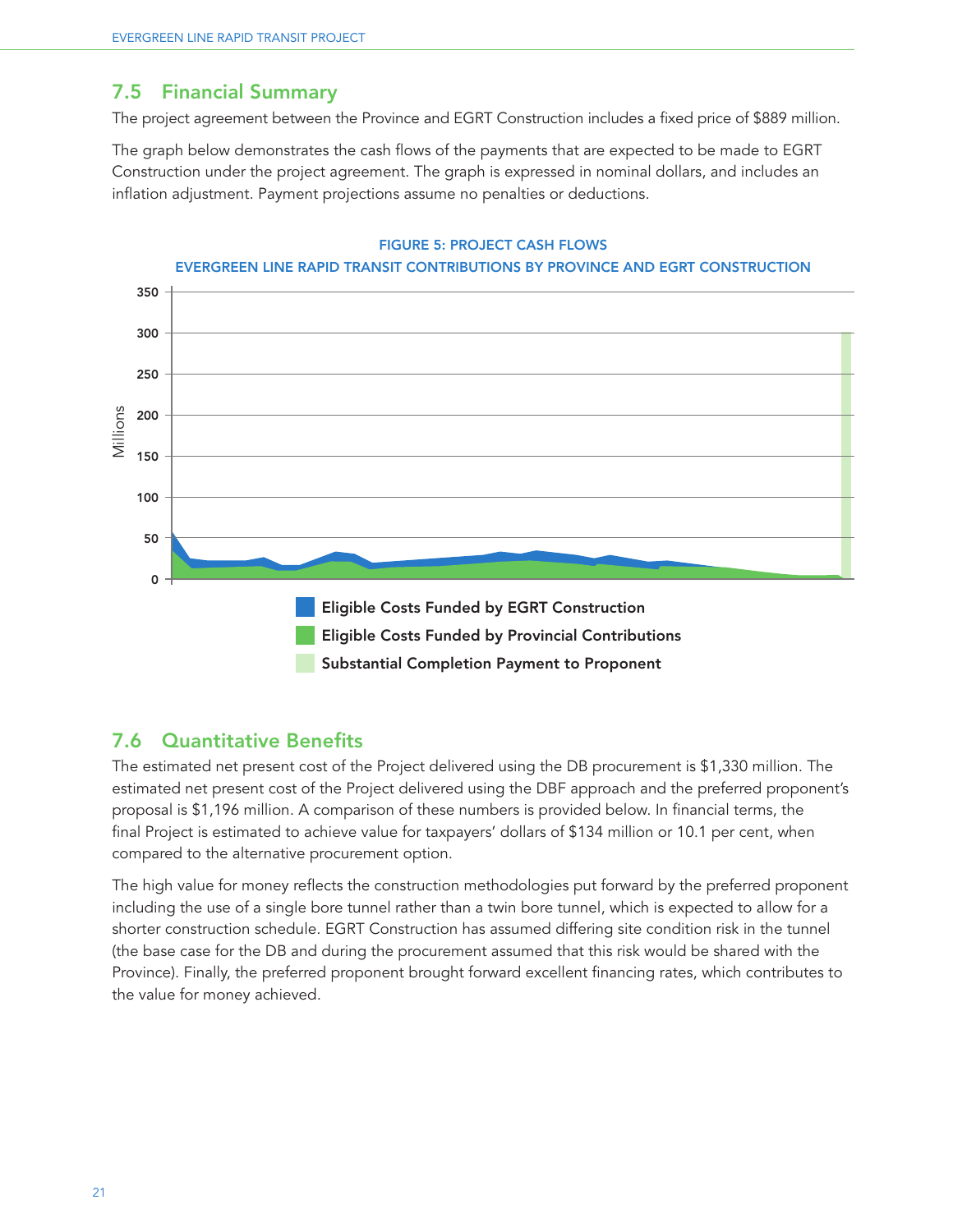#### TABLE 2: VALUE FOR MONEY TABLE (Net Present Costs in \$Millions discounted at 3.94% to April 1, 2010)

| <b>DB COMPARATOR</b>                                                                    |          |            | <b>DBF PROPOSAL</b>                                                                                  |                  |
|-----------------------------------------------------------------------------------------|----------|------------|------------------------------------------------------------------------------------------------------|------------------|
| Capital Costs<br>Transferred Capital Risk & Contingency<br><b>Bid Development Costs</b> |          | 849<br>1   | Completion Payment<br>Federal Funding During Construction<br>Provincial Funding During Construction. | \$<br>244<br>494 |
| <b>Total Costs</b>                                                                      | \$       | 850        | <b>Total Payments to Private Partner</b>                                                             | 738              |
| Competitive Neutrality Adjusment<br>Federal Income Taxes<br>Provincial Income Taxes     | \$       |            |                                                                                                      |                  |
| Total Adjustment                                                                        | \$       |            |                                                                                                      |                  |
| Retained Owner's Costs (Capital)<br><b>Retained Owner's Risks</b>                       | \$<br>\$ | 376<br>104 | Retained Owner's Costs (Capital)<br><b>Retained Owner's Risks</b>                                    | 376<br>82        |
| <b>Total Retained Costs</b>                                                             | \$       | 480        | <b>Total Retained Costs</b>                                                                          | \$<br>458        |
|                                                                                         |          |            |                                                                                                      |                  |
| Adjusted DB Comparator                                                                  | \$       | 1,330      | Adjusted DBF Proposal                                                                                | \$<br>1,196      |
| <b>VFM</b>                                                                              |          |            |                                                                                                      |                  |
| <b>Adjusted DB Comparator minus Adjusted DBF Proposal</b>                               |          |            |                                                                                                      | \$134            |

The Retained Owner's Costs (Capital) include costs associated with project management, acquisition of property, and the purchase of 28 new SkyTrain vehicles. These elements of the Project are delivered outside of the DBF contract and the anticipated costs are considered to be the same for either procurement method.

The significant value for money in this project is primarily due to the innovative proposal from EGRT Construction, which offered considerable cost savings compared to the DB comparator and was well below the affordability ceiling set out in the RFP. The value for money analysis was made following established methodology. $^3$  The net present cost of the figures described above were developed using a discount rate $^4$ of 3.94 per cent at April 2010, which represents the costs of capital over the life of the Project, taking into account factors such as inflation and interest rates.

<sup>3</sup> Partnerships BC's Discussion Paper: Methodology for Quantitative Procurement Options Analysis is publicly available at www. partnershipsbc.ca

<sup>4</sup> The discount rate used for the calculation of value for money (VFM) is 3.94 per cent. The 3.94% discount rate is the project Internal Rate of Return (IRR) which was calculated using the private partner's financial model cash flows. This calculation was performed using Partnerships BC's project IRR calculation methodology.

To test the impact of a change in the discount rate on the quantitative VFM proposition of the DBF model versus the DB model, the modeling results were re-calculated assuming a discount rate 50 basis points higher and 50 basis points lower than the base discount rate. It should be noted that no change in the estimated value of risks was undertaken in conjunction with the change in discount rates used in the sensitivity analysis. A change in the discount rate, either higher or lower, would require a reassessment of the risks of the project. The results of the Sensitivity analysis of the discount rate showed that the NPC of the final project agreement would have been approximately \$134.5 million less than the PSC if the discount rate was 50 basis points lower, and about \$133.3 million less than the PSC if the discount rate was 50 basis points higher. The narrow range is due to the short length of the project agreement.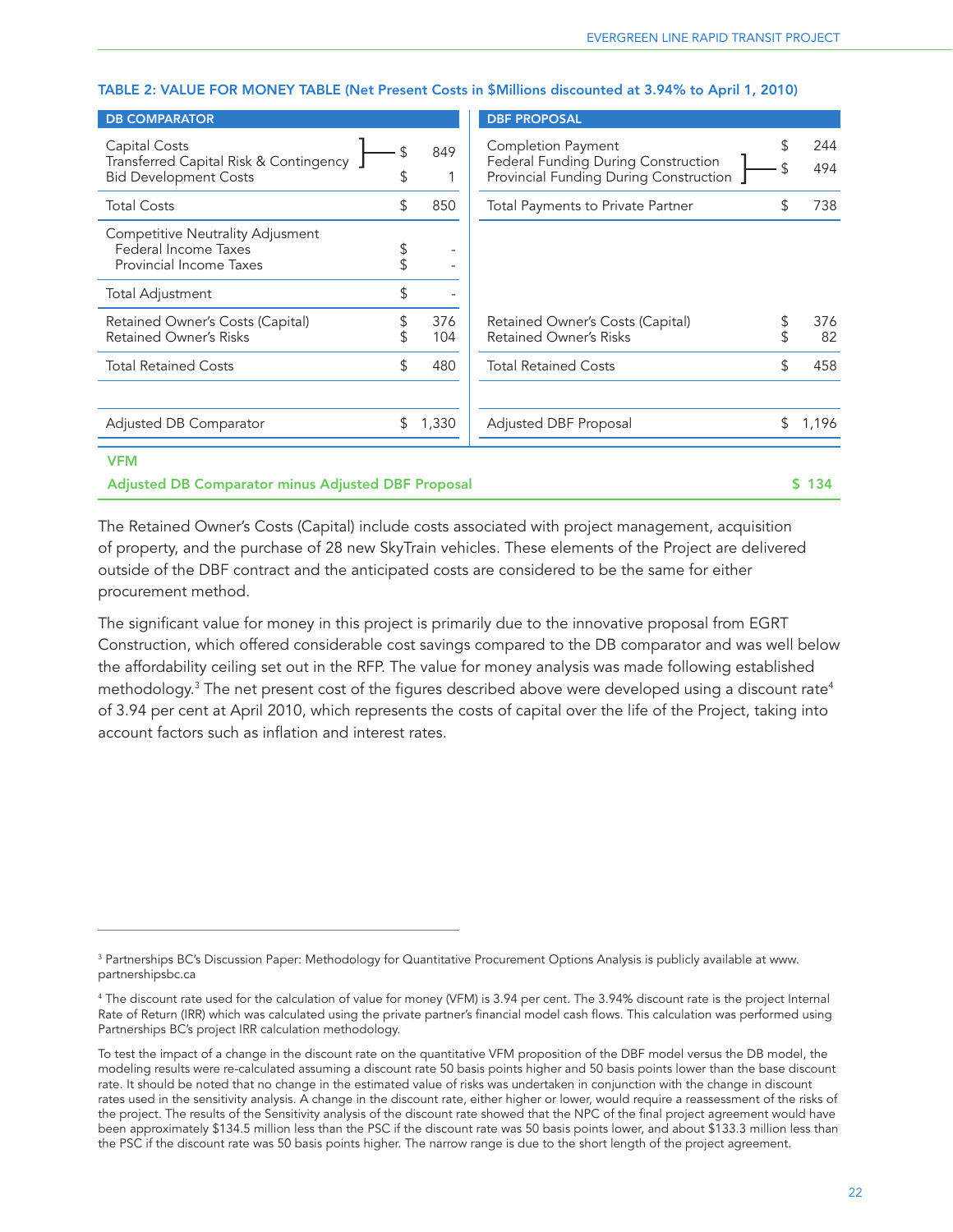

#### FIGURE 6: VALUE FOR MONEY - COST COMPARISONS

## 7.7 Accounting Treatment

B.C.'s Office of the Comptroller General, responsible for the overall quality and integrity of the government's financial management and control systems, has established accounting guidelines for partnership projects. Based on accounting guidelines, the capital cost, for accounting purposes, for the construction of the Evergreen Rapid Transit Line Project is expected to be \$1.431 billion. Following the completion of the Project, TransLink will operate the Project and in addition a portion of the Project's assets will be transferred to and owned by TransLink reflecting their capital contribution.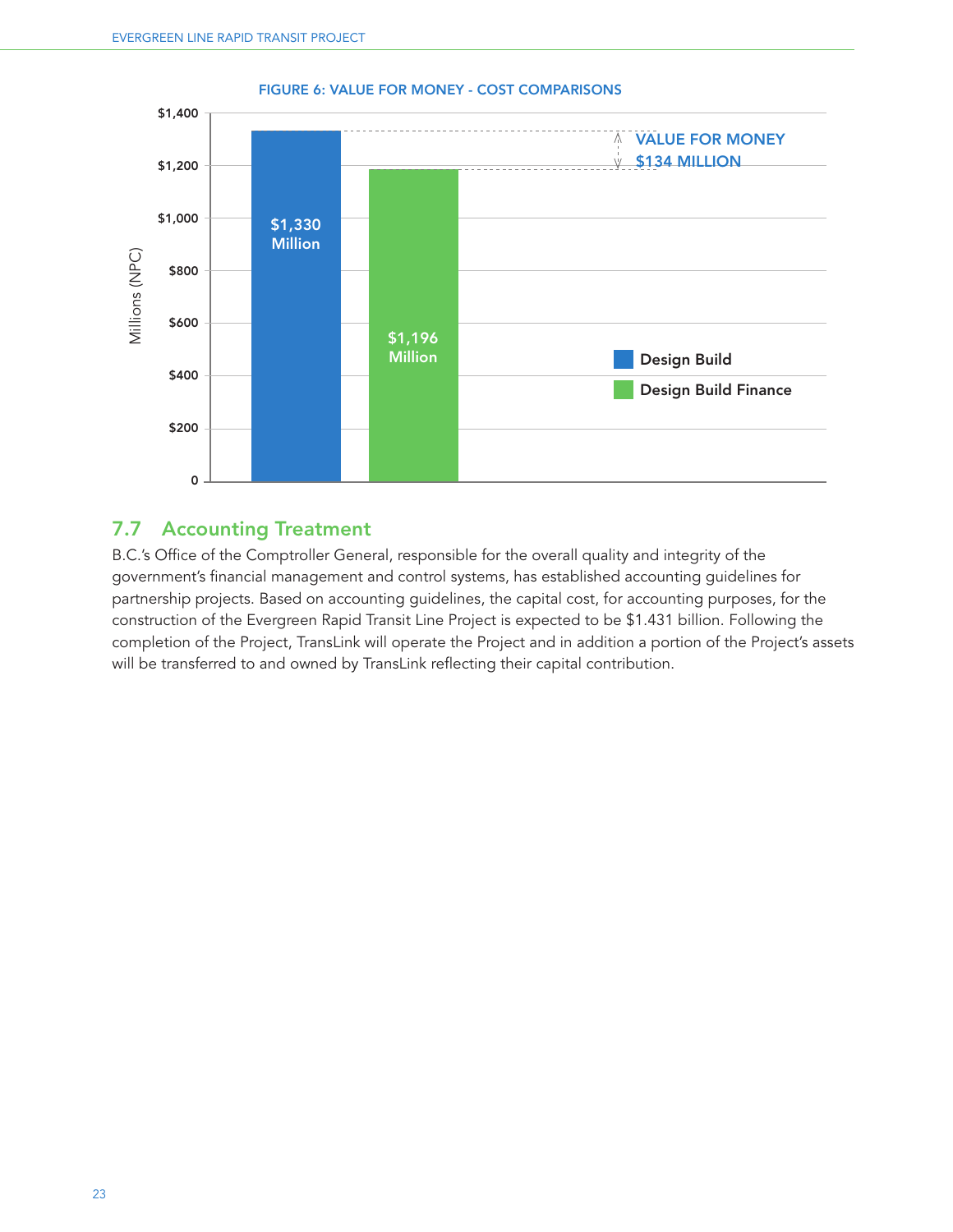# 8 Project Agreement and Performance Monitoring

The project agreement with EGRT Construction includes specific provisions to ensure project delivery, performance and quality standards are met. Monitoring spans every phase of the Project, from financial close through design and construction to substantial completion, following which there will be a holdback of \$40 million for a period of up to one year pending proof of performance under operational conditions, and an additional \$8.9 million hold back to secure the two year warranty period.

## 8.1 Design and Construction Phase

The project agreement stipulates that both the Province and EGRT Construction must appoint design and construction representatives. The Province has also appointed an Independent Engineer to review and confirm construction activities, and certify payments in accordance with the project agreement. In addition, both the Province and EGRT Construction have jointly appointed an Independent Certifier who will monitor and report on construction progress and provide certification that the conditions for substantial completion have been achieved.

In addition to monitoring under the project agreement, the project team is developing a broader performance measurement framework to assess how well project objectives are being met. The framework will include specific performance measures linked to project goals and methods for collecting reliable and meaningful data, and how results will be reported.

## 8.2 Quality Managment

The project agreement is designed to incent the private partner to ensure delivery, performance and high standards of quality. The private partner is required to implement a quality management system that complies with the requirements and principles of the ISO 9001:2008 Standard, as well as other specified standards. Contractual performance measures require the achievement of a range of quality related requirements. The Province's project team includes a Quality Manager and quality team that will conduct quality audits as construction progressed to provide assurance to the Province that quality requirements are being met.

Final payments will not be made until the Evergreen Line has been operating to the defined standard for 120 consecutive days.

# 8.3 Project Board

A Project Board was established in 2008 to provide guidance and oversight for the implementation of the Project, including the traditional capital components. Members of the Project Board include representatives from the Ministry of Transportation and Infrastructure, TransLink and Partnerships BC.

The Province has assembled an integrated project management team that will be responsible for implementing the Project through design, construction and implementation. The project team reports through the executive project director to the Project Board.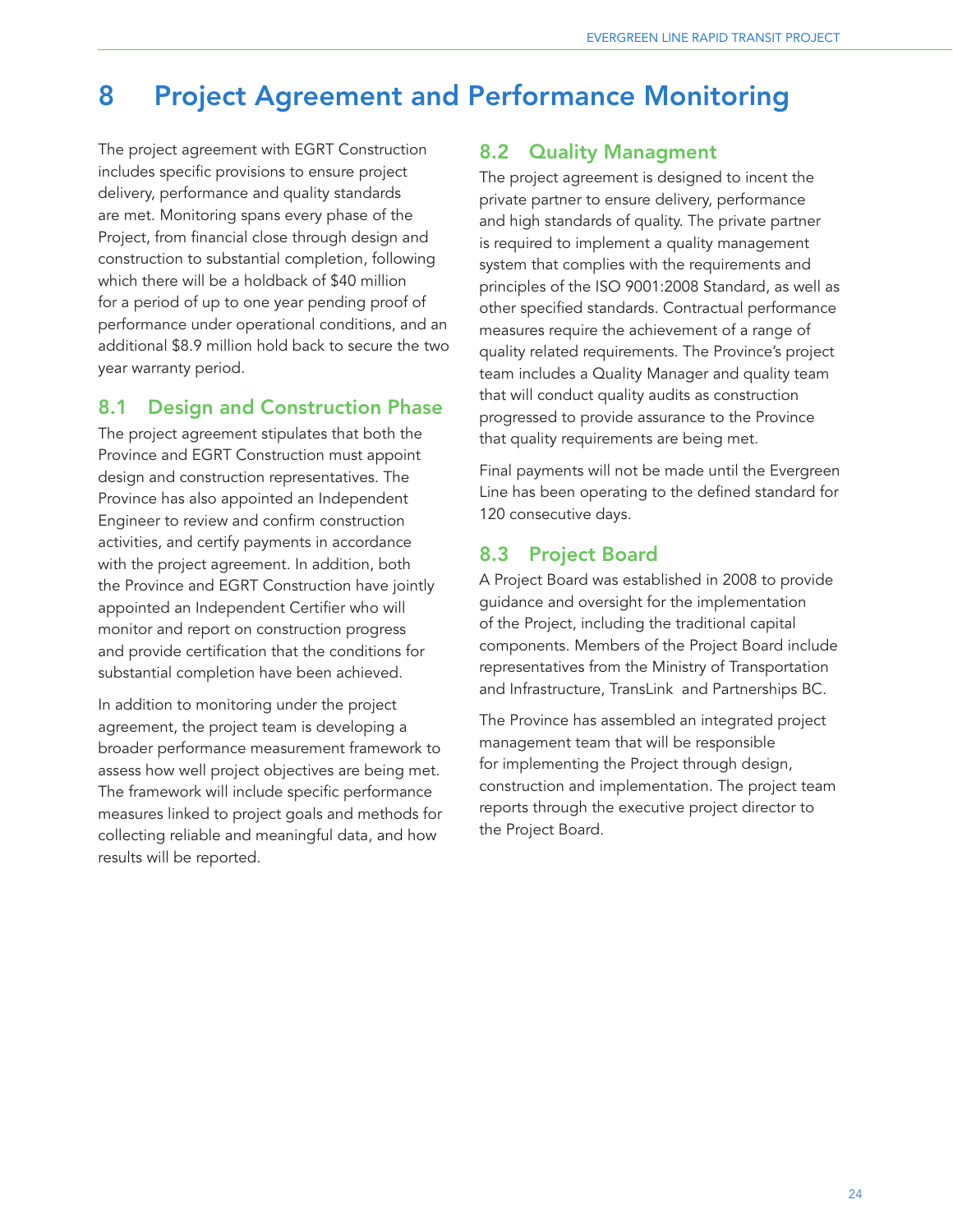# 9 Glossary of Terms

**Business Case:** Document prepared in British Columbia by a project owner demonstrating the need and cost/benefit of a project, in addition to supporting a procurement method and providing an overview of the accounting impacts that a project may have.

Competitive Neutrality: A circumstance where competitive advantages that typically accrue to government as a result of public sector ownership are neutralized through a series of adjustments that permit a fairer comparison of non-public sector alternatives.

Discount Rate: A rate used to relate present and future dollars. Discount rates are expressed as a percentage and are used to reduce the value of future dollars in relation to present dollars. This equalizes varying streams of costs and benefits, so that different alternatives can be compared on a like-for-like basis.

**Financial Close:** The point in the procurement process where negotiations with a preferred proponent are finalized and a project agreement is executed, allowing construction to begin.

Independent Certifier: Independent, thirdparty certifier engaged jointly by the owner and the private partner to verify and certify whether substantial completion has been met.

Independent Engineer: Independent, third-party certifier engaged by the owner to verify and certify whether various conditions of the project agreement have been satisfied to allow progress payments to be made.

Net Present Cost (NPC): NPC refers to the value of periodic future cost outlays when they are expressed in current, or present day, dollars by discounting them using the discount rate.

**Owner:** Usually a provincial ministry, authority or agency that is undertaking a needs assessment and benefit analysis to determine if a project will satisfy service delivery requirements, and that will own the project and fund the annual service payments if a project proceeds as a PPP.

Preferred Proponent: A proponent selected from a shortlist of bidders to enter into negotiations with a project owner to reach financial close and deliver a project.

Project Agreement: The project agreement sets out the requirements for the delivery of an asset under a partnership project in terms of cost, schedule and performance that typically govern the performance-based payment to a private partner.

**Province:** The Province means the Province of British Columbia.

Public Private Partnership (PPP): Public private partnership whereby public sector infrastructure is procured using performance-based agreement with a private sector partner to deliver and maintain an infrastructure asset, including significant, upfront capital investment.

Request for Proposals (RFP): Document issued by an owner for qualified proponents to submit formal proposals to deliver a project.

Request for Qualifications (RFQ): Document issued by an owner inviting parties interested in participating in an RFP, to submit their qualifications for delivering a project.

Retained Risk: Risks associated with delivering a project that are not transferred to the private partner under a PPP, representing a cost to the project regardless of the procurement approach.

Traditional Procurement: Methods by which the public sector has traditionally procured projects in B.C, through design bid build (DBB) or design build (DB) contracts.

Transferred Risk: Risk associated with delivering a project that is typically borne by the public sector under traditional procurement that is transferred to the private sector under a PPP.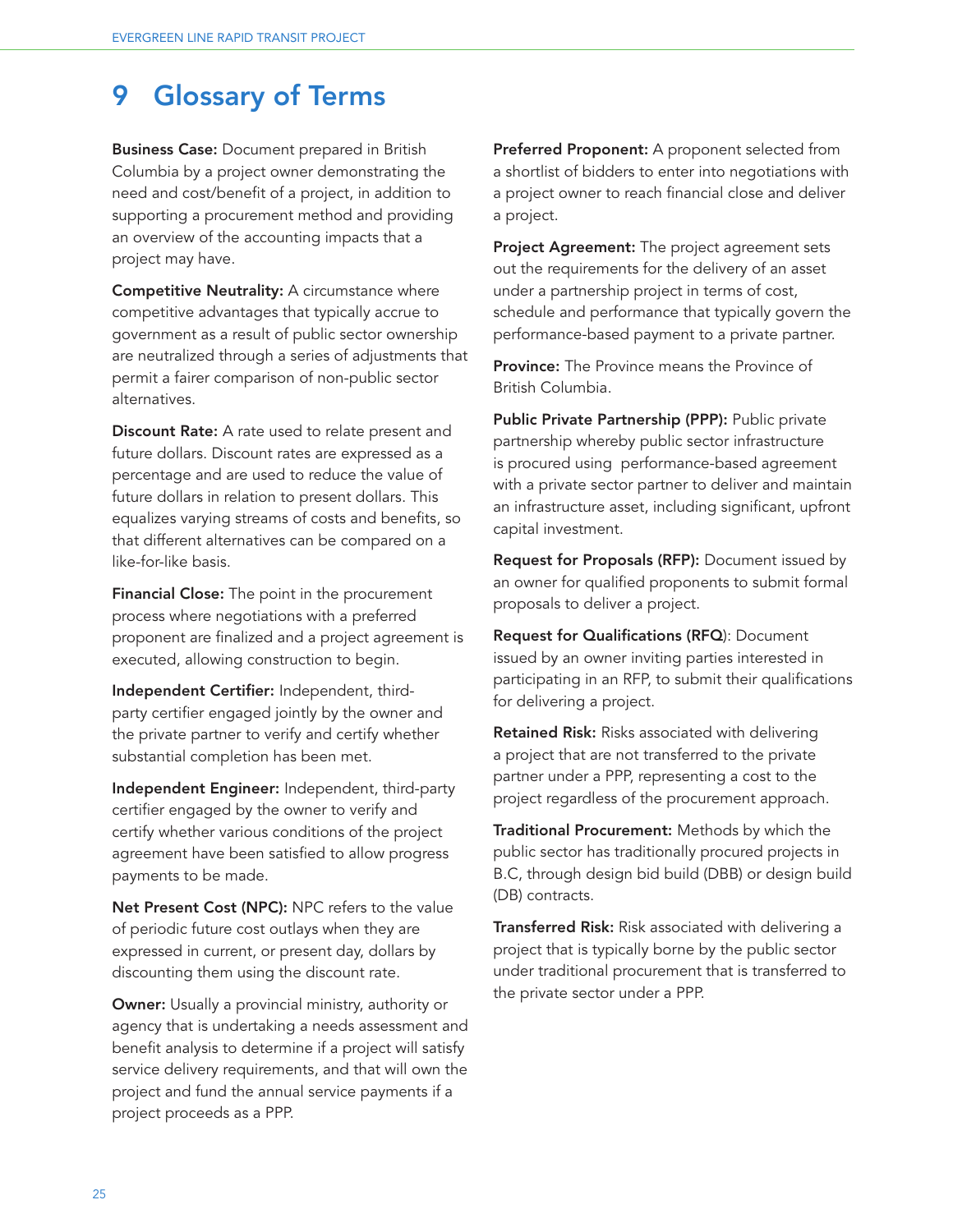Value for Money (VFM): Also commonly referred to as value for taxpayer dollars, VFM describes the benefits to the public expected to be realized through a particular procurement method, and can be quantitative and/or qualitative in nature. Quantitative value for money is achieved through the lower cost of a project resulting from the procurement method, whereas qualitative value is achieved when a particular procurement method better supports the goals and objectives of a project without necessarily costing less.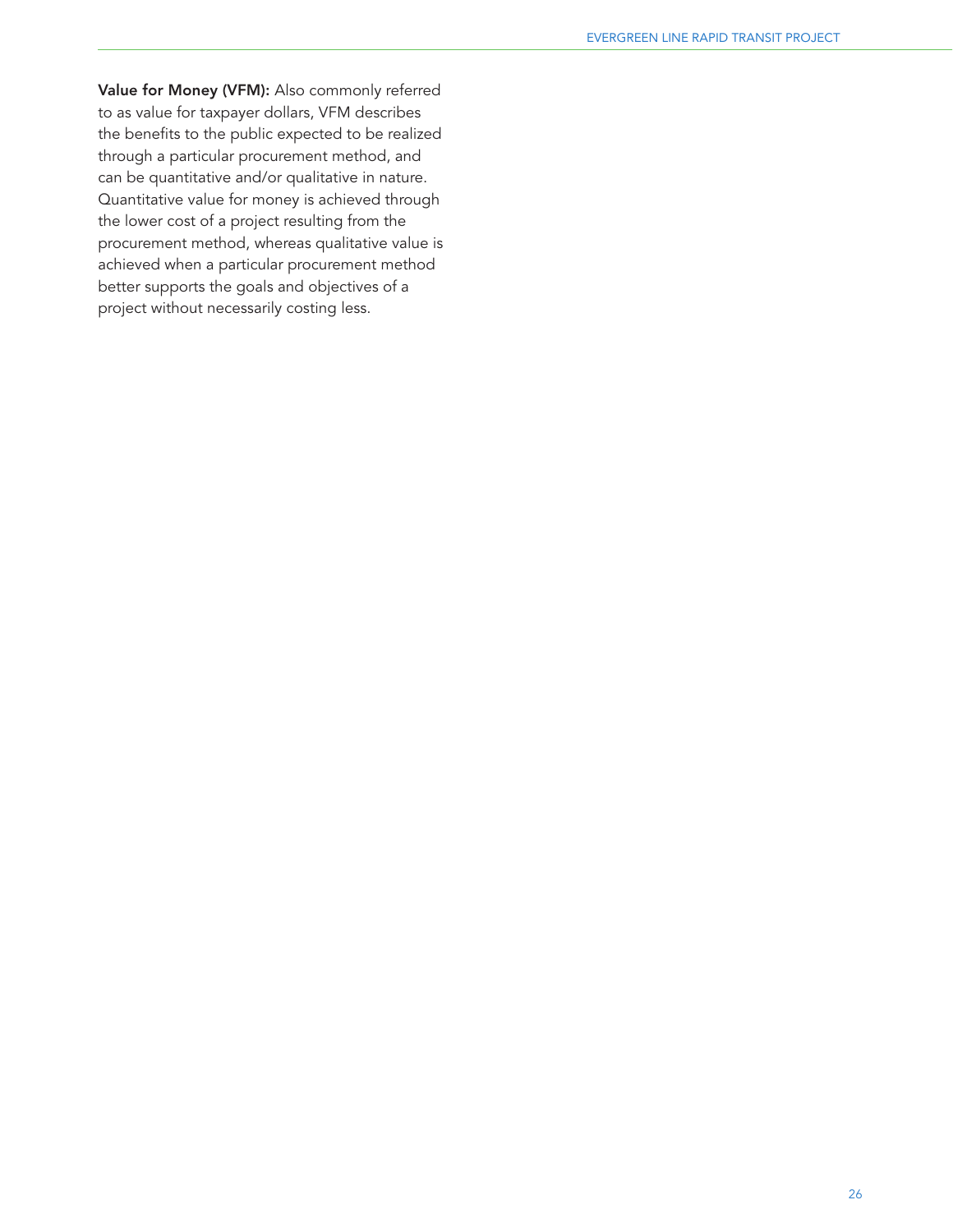# Appendix A: Research and Data Resouces

# Research

Gateway Program - Improving Roads and Bridges for people, goods and transit throughout Greater Vancouver: Program Definition Report. January 31, 2006.

Liveable Region Strategic Plan Review: Population Growth Issues and Options – Workshop Backgrounder. Greater Vancouver Regional District, March 24, 2006.

GVRD Traffic Improvement Survey Public Opinion Update, Final Report, Ipsos Reid, April 17, 2006.

Regional Growth Strategy - Metro Vancouver 2040: Shaping Our Future Draft, November, 2009.

# Ministry Data

Official Community Plans (OCPs) of the communities Provincial Transit Plan (2008)